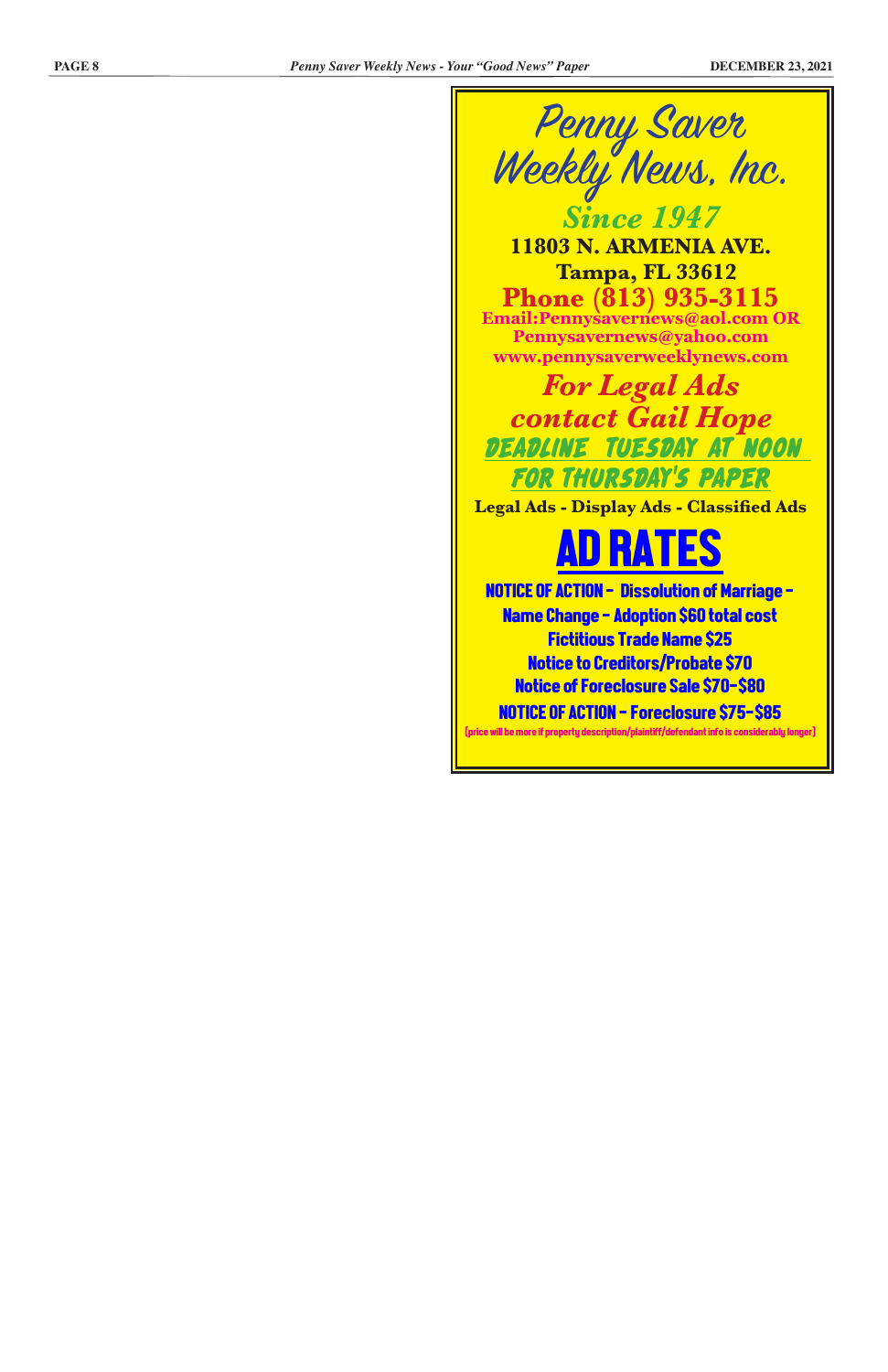NOTICE OF PUBLIC SALE: **ASCENSION AUTO SERVICE**  gives notice that the following vehicles(s) may be sold by public sale at 4108 W. CAYUGA ST., TAMPA, FL 33614 (Hillsborough County) to satisfy the lien for the amount owed on each vehicle for any recovery, towing, or storage services charges and administrative fees allowed pursuant to Florida statute 713.78.

**SALE DATE: JANUARY 8, 2022 AT 10:00 A.M.**

VIN#1C4RJEBG7EC519368 2014 JEEP

VIN#1J4GR48K96C290354 2006 JEEP

**SALE DATE: JANUARY 9, 2022 AT 10:00 A.M.** VIN#1FMJK1KT1MEA09919

2021 FORD 12/23/2021 1X

 $\overline{\phantom{a}}$ 

IN THE CIRCUIT COURT OF THE THIRTEENTH JUDICIAL CIRCUIT IN AND FOR HILLSBOROUGH COUNTY, FLORIDA Case No.: 21-DR-013375 Division: D-P HAZEL JEAN CARMONA, Petitioner

and JUAN MANUEL CARMONA, Respondent

**NOTICE OF ACTION FOR DISSOLUTION OF MARRIAGE** TO: JUAN MANUEL CARMONA

at the clerk's office.<br>WARNING: WARNING: Rule 12.285, Florida Family Law Rules

 $\overline{\phantom{a}}$ IN THE CIRCUIT COURT OF THE THIRTEENTH JUDICIAL CIRCUIT

 Address Unknown YOU ARE NOTIFIED that an action has been filed against you and that you are required to serve a copy of your written defenses, if any, to it on HAZEL JEAN CARMONA, whose address is 12831 Hawk Hill Dr., Thonotosassa, FL 33592, on or before January 18, 2022, and file the original with the Clerk of this Court at 800 E. Twiggs St., Suite 101, Tampa, FL 33602, before service on Petitioner or immediately thereafter. If you fail to do so, a default may be entered against you for the relief demanded in the petition.

YOU ARE NOTIFIED that an action has been filed against you and that you are required to serve a copy of your written defenses, if any, to it on ALUIZIO BALBINO DE ALBU-QUERQUE FILHC, whose address is 11204 Thicket Ct., Tampa, FL 33624, on or before January 18, 2022, and file the original with the Clerk of this Court at 800 E. Twiggs St., Suite 101, Tampa, FL 33602, before service on Petitioner or immediately thereafter. If you fail to do so, a default may be entered against you for the relief demanded in the petition.

Copies of all court documents in this case, including orders, are available at the Clerk of the Circuit Court's office. You may review these documents upon request.

You must keep the Clerk of the Circuit Court's office notified of your current address. (You may file Notice of Current Address, Florida Supreme Court Approved Family Law Form 12.915.) Future papers in this lawsuit will be mailed to the address on record

of Procedure, requires certain automatic disclosure of documents and information. Failure to comply can result in sanctions, including dismissal or striking of pleadings. Dated December 17, 2021. CINDY STUART CLERK OF CIRCUIT COURT By:Kimberly Montgomery

12/23/2021 1X  $\overline{\phantom{a}}$ 

 Deputy Clerk 12/23/2021 x 1/13/2022 4x

> 12/23/2021 1X  $\overline{\phantom{a}}$

IN AND FOR HILLSBOROUGH COUNTY, FLORIDA Case No.: 21-DR-017423 Division: E-P

ALUIZIO BALBINO DE ALBUQUERQUE FILHC, Petitioner

and HELENA FERREIRA DE ALBUQUERQUE,

Respondent **NOTICE OF ACTION FOR DISSOLUTION OF MARRIAGE** TO: HELENA FERREIRA

 DE ALBUQUERQUE Address Unknown

> suant to F.S. #713.78. Sale will be held at **SAFELY TOWING, LLC, 3617 E. Mohawk Ave., Suite B, Tampa, FL 33610** (Hillsborough County). Dates and time of sale as listed below. **SAFELY TOWING, LLC** reserves the right to bid. **SALE DATE: JANUARY 18, 2022 AT 10:30 A.M.** 2007 BMW VIN#5UXFE43547L039322 12/23/2021 1X

Copies of all court documents in this case, including orders, are available at the Clerk of the Circuit Court's office. You may

review these documents upon request.

You must keep the Clerk of the Circuit Court's office notified of your current address. (You may file Notice of Current Address, Florida Supreme Court Approved Family Law Form 12.915.) Future papers in this lawsuit will be mailed to the address on record at the clerk's office. WARNING: Rule

12.285, Florida Family Law Rules of Procedure, requires certain automatic disclosure of documents and information. Failure to comply can result in sanctions, including dismissal or striking of pleadings. Dated December 17, 2021. CINDY STUART CLERK OF CIRCUIT COURT By:Kimberly Montgomery Deputy Clerk 12/23/2021 x 1/13/2022 4x

 $\overline{\phantom{a}}$ 

#### **NOTICE UNDER FICTITIOUS NAME LAW PURSUANT TO SECTION 865.09, FLORIDA STATUTES**

Notice is hereby given that the undersigned, desiring to engage in business under the fictitious name of

## **BEYOND ORGANICS**

located at 4101 W. Cypress St. #100, Tampa, FL 33607 intends to register the said name with the Division of Corporations of the Florida Department of State, Tallahassee, Florida.

 Robert H. Matthews Owner

Notice that the lienor will make the vehicle available for inspection during regular business hours within 3 business days after receiving a written request to inspect the vehicle from a notice recipient, whom may present either a copy of an electronic title or a paper title as ev-<br>idence of his or her interest in and right<br>to inspect the vehicle.<br>12/23/2021 1X

 NOTICE OF PUBLIC SALE Notice is hereby given that the following described vehicles will be sold for towing and storage pursuant to F.S.#713.78. Sale will be held at **STAR AUTO COLLISION CENTER, 6705 N. 24th St., Tampa, FL 33610** (Hillsborough County) Dates time of sale as listed below. **STAR AUTO COLLISION CENTER** reserves the right to bid. **SALE DATE: JANUARY 7, 2022** 

**AT 10:00 A.M.** 2003 CADILLAC VIN#1G6DM57N030100448 **SALE DATE: JANUARY 15, 2022** 

**AT 10:00 A.M.** 2004 MITS

VIN#4A4MN41S44E076414

 NOTICE OF PUBLIC SALE NOTICE IS HEREBY GIVEN that **TRINITY TOWERS SELF STOR-AGE** intends to sell the personal property described below to enforce a lien imposed on said property under the Florida Self Storage Facility Act Statute 83. The owner will sell at public sale or otherwise dispose of the contents on **JAN-UARY 11, 2022 at 1:45 P.M. at 10409 STATE ROAD 54, TRIN-ITY, FLORIDA 34655** (Pasco

County).

 $\overline{\phantom{a}}$ 

 $\overline{\phantom{a}}$ 

Customer Name Unit# Description Melverton A. Smith Unit 708 Household Goods

Sale subject to cancellation in the event of settlement. Should it be impossible to dispose of these goods on day of sale, the sale will be continued on such seceding sale days thereafter as may be necessary to complete the sale. 12/23/2021 x 12/30/2021 2x

 NOTICE OF PUBLIC SALE Notice is hereby given that the following described vehicles will be sold for towing and storage pur-

**FIRST CLASS AUTO SALES &** 

**REPAIR, LLC 1900 E. Dr. MLK Jr. Blvd., Tampa, FL 33610 (Hillsborough County) 813-621-6306 MV102631 NOTICE OF MECHANIC'S LIEN**

Notice of claim of lien and intent to sell vehicle pursuant to subsection 713.585

of the Florida Statutes. **Date of Sale: JANUARY 18, 2022 @ 10:30 AM**

2014 CHEVY VIN#3GCPCREC7EG344618

Amount to redeem: \$6,065.00 Notice that the owner of the motor vehicle or any person claiming interest in or lien thereon has a right to a hearing at any time prior to the scheduled date of sale by filing a demand for a hearing with the clerk of the circuit court in the County in which the motor vehicle is held by the lienor and by mailing copies of the demand for hearing to all other owners and lienors as reflected in the notice.

Notice that the owner of the motor ve-hicle has a right to recover possession of the motor vehicle without instituting judicial proceedings by posting a bond in accordance with the provisions of Flori-da Statute 559.917.

#### $\overline{\phantom{a}}$ **Z-FEVER, INC. 4715 N. Clark Ave., Tampa, FL 33614 (Hillsborough County)**

Notice that any proceeds from the sale of the motor vehicle remaining after pay-ment of the amount claimed to be due and owing to the lienor will be depos-ited with the Clerk of the Circuit Court for disposition upon court order pursuant to subsection (6) of Florida Statute 713.585.

Notice that the lienor will make the vehicle available for inspection during regular business hours within 3 busine days after receiving a written request to inspect the vehicle from a notice recipient, whom may present either a copy of an electronic title or a paper title as evidence of his or her interest in and right to inspect the vehicle. 12/23/2021 1X

**YBOR AUTO MALL, INC. 3908 E. 10th Ave., Tampa, FL 33605 (Hillsborough County) 813-450-3258 MV99791** 

 $\overline{\phantom{a}}$ 

**NOTICE OF MECHANIC'S LIEN**<br>Notice of claim of lien and intent to sell Notice of claim of lien and intent to sell<br>vehicle pursuant to subsection 713.585<br>of the Florida Statutes.<br>**Date of Sale: JANUARY 18, 2022** @

**10:30 AM**

2016 RAM VIN#3C63RRGL9GG349369

Amount to redeem: \$12,955.00 Notice that the owner of the motor vehicle or any person claiming interest in or lien thereon has a right to a hearing at any time prior to the scheduled date of sale by filing a demand for a hearing with the clerk of the circuit court in the County in which the motor vehicle is held by the lienor and by mailing copies of the demand for hearing to all other owners and lienors as reflected in the notice.

or lien thereon has a right to a hearing<br>at any time prior to the scheduled date<br>of sale by filing a demand for a hearing<br>with the clerk of the circuit court in the<br>County in which the motor vehicle is<br>held by the lienor a of the demand for hearing to all other owners and lienors as reflected in the

> Notice that the owner of the motor ve-hicle has a right to recover possession of the motor vehicle without instituting judicial proceedings by posting a bond in accordance with the provisions of Flori-da Statute 559.917.

Notice that any proceeds from the sale of the motor vehicle remaining after pay-ment of the amount claimed to be due and owing to the lienor will be depos-ited with the Clerk of the Circuit Court for disposition upon court order pursuant to subsection (6) of Florida Statute 713.585.

**YBOR AUTO MALL, INC. 3908 E. 10th Ave., Tampa, FL 33605 (Hillsborough County) 813-385-8892 MV99791** 

 $\overline{\phantom{a}}$ 

#### **NOTICE OF MECHANIC'S LIEN** Notice of claim of lien and intent to sell

vehicle pursuant to subsection 713.585 of the Florida Statutes. **Date of Sale: JANUARY 18, 2022 @ 10:30 AM** 2017 MERZ

VIN#WDDZF4JB1HA133830 Amount to redeem: \$6,900.00 Notice that the owner of the motor vehicle or any person claiming interest in or lien thereon has a right to a hearing at any time prior to the scheduled date of sale by filing a demand for a hearing with the clerk of the circuit court in the

with the clerk of the circuit court in the County in which the motor vehicle is held by the lienor and by mailing copies of the demand for hearing to all other owners and lienors as reflected in the notice.<br>Notice that the owner of the motor ve-

County in which the motor vehicle is held by the lienor and by mailing copies of the demand for hearing to all other owners and lienors as reflected in the notice.

Notice that the owner of the motor vehicle has a right to recover possession of the motor vehicle without instituting judicial proceedings by posting a bond in accordance with the provisions of Florida Statute 559.917. Notice that any proceeds from the sale

of the motor vehicle remaining after payment of the amount claimed to be due and owing to the lienor will be depos-ited with the Clerk of the Circuit Court for disposition upon court order pursuant to subsection (6) of Florida Statute

713.585. Notice that the lienor will make the ve-hicle available for inspection during regular business hours within 3 business<br>days after receiving a written request to days after receiving a written request to inspect the vehicle from a notice recipient, whom may present either a copy of an electronic title or a paper title as evidence of his or her interest in and right to inspect the vehicle. 12/23/2021 1X

 $\overline{\phantom{a}}$ 

**Linco of Tampa, Inc. dba Aamco Transmissions & Car Care 11612 N. Florida Ave., Tampa, FL** 

**33612 (Hillsborough County) 813-935-7677 MV5563 NOTICE OF MECHANIC'S LIEN**

Notice of claim of lien and intent to sell vehicle pursuant to subsection 713.585 of the Florida Statutes. **Date of Sale: JANUARY 18, 2022 @** 

**10:30 AM** 2001 LEXUS

VIN#JT8BF28G110304670

Amount to redeem: \$3,544.38 Notice that the owner of the motor ve-

hicle or any person claiming interest in or lien thereon has a right to a hearing at any time prior to the scheduled date of sale by filing a demand for a hearing with the clerk of the circuit court in the County in which the motor vehicle is held by the lienor and by mailing copies of the demand for hearing to all other owners and lienors as reflected in the notice.

Notice that the owner of the motor vehicle has a right to recover possession of the motor vehicle without instituting judicial proceedings by posting a bond in accordance with the provisions of Florida Statute 559.917. Notice that any proceeds from the sale

of the motor vehicle remaining after pay-ment of the amount claimed to be due and owing to the lienor will be depos-ited with the Clerk of the Circuit Court for disposition upon court order pursuant to subsection (6) of Florida Statute

713.585. Notice that the lienor will make the vehicle available for inspection during reg-<br>ular business hours within 3 business<br>days after receiving a written request to<br>inspect the vehicle from a notice recipi-<br>ent, whom may present either a copy of an electronic title or a paper title as ev-idence of his or her interest in and right to inspect the vehicle. 12/23/2021 1X

\_\_\_\_\_\_ **Linco of Tampa, Inc. dba Aamco Transmissions & Car Care 11612 N. Florida Ave., Tampa, FL 33612 (Hillsborough County)**

**813-935-7677 MV5563 NOTICE OF MECHANIC'S LIEN**

Notice of claim of lien and intent to sell vehicle pursuant to subsection 713.585 of the Florida Statutes. **Date of Sale: JANUARY 18, 2022 @** 

**10:30 AM** 2000 CHEVY

VIN#2GCEK19T0Y1271336 Amount to redeem: \$3,226.96 Notice that the owner of the motor vehicle or any person claiming interest in or lien thereon has a right to a hearing at any time prior to the scheduled date of sale by filing a demand for a hearing with the clerk of the circuit court in the<br>County in which the motor vehicle is County in which the motor vehicle is held by the lienor and by mailing copies of the demand for hearing to all other owners and lienors as reflected in the notice.

Notice that the owner of the motor vehicle has a right to recover possession of the motor vehicle without instituting judicial proceedings by posting a bond in accordance with the provisions of Florida Statute 559.917. Notice that any proceeds from the sale

of the motor vehicle remaining after pay-ment of the amount claimed to be due and owing to the lienor will be depos-ited with the Clerk of the Circuit Court for disposition upon court order pursuant to subsection (6) of Florida Statute 713.585.

Notice that the lienor will make the vehicle available for inspection during regular business hours within 3 business days after receiving a written request to inspect the vehicle from a notice recipient, whom may present either a copy of an electronic title or a paper title as ev-idence of his or her interest in and right to inspect the vehicle. 12/23/2021 1X

#### **813-877-7600 MV15726 NOTICE OF MECHANIC'S LIEN**

Notice of claim of lien and intent to sell vehicle pursuant to subsection 713.585<br>of the Elorida Statutes of the Florida Statutes. **Date of Sale: JANUARY 18, 2022 @** 

**10:30 AM** 1995 NISSAN VIN#JN1AS44D5SW000193 Amount to redeem: \$4,507.29 Notice that the owner of the motor vehicle or any person claiming interest in or lien thereon has a right to a hearing at any time prior to the scheduled date of sale by filing a demand for a hearing

with the clerk of the circuit court in the County in which the motor vehicle is held by the lienor and by mailing copies of the demand for hearing to all other owners and lienors as reflected in the notice.

Notice that the owner of the motor vehicle has a right to recover possession of the motor vehicle without instituting judicial proceedings by posting a bond in accordance with the provisions of Florida Statute 559.917.

Notice that any proceeds from the sale of the motor vehicle remaining after pay-ment of the amount claimed to be due and owing to the lienor will be deposited with the Clerk of the Circuit Court for disposition upon court order pursuant to subsection (6) of Florida Statute 713.585.

Notice that the lienor will make the vehicle available for inspection during regular business hours within 3 business days after receiving a written request to inspect the vehicle from a notice recipient, whom may present either a copy of an electronic title or a paper title as ev-idence of his or her interest in and right to inspect the vehicle. 12/23/2021 1X

 $\overline{\phantom{a}}$ 

### **Twelve Oakes Auto Repair and Parts, Inc. 5636 W. Waters Ave., Tampa, FL**

**33634 (Hillsborough County) 813-885-3828 MV4810 NOTICE OF MECHANIC'S LIEN**

Notice of claim of lien and intent to sell vehicle pursuant to subsection 713.585 of the Florida Statutes.

**Date of Sale: JANUARY 18, 2022 @ 10:30 AM**

1997 CHEVY VIN#1GCGC24J4VZ176086

Amount to redeem: \$860.64 Notice that the owner of the motor ve-hicle or any person claiming interest in

notice. Notice that the owner of the motor vehicle has a right to recover possession of the motor vehicle without instituting judicial proceedings by posting a bond in accordance with the provisions of Florida Statute 559.917.

Notice that any proceeds from the sale of the motor vehicle remaining after payment of the amount claimed to be due and owing to the lienor will be depos-ited with the Clerk of the Circuit Court for disposition upon court order pursu-ant to subsection (6) of Florida Statute 713.585.

Notice that the lienor will make the vehicle available for inspection during reg-ular business hours within 3 business days after receiving a written request to inspect the vehicle from a notice recipient, whom may present either a copy of an electronic title or a paper title as evidence of his or her interest in and right to inspect the vehicle. 12/23/2021 1X

#### **Twelve Oakes Auto Repair and Parts, Inc.**

 $\overline{\phantom{a}}$ 

 **5636 W. Waters Ave., Tampa, FL 33634 (Hillsborough County) 813-885-3828 MV4810** 

**NOTICE OF MECHANIC'S LIEN** Notice of claim of lien and intent to sell vehicle pursuant to subsection 713.585 of the Florida Statutes.

**Date of Sale: JANUARY 18, 2022 @ 10:30 AM** 2003 CHEVY

VIN#1GCGC24U53Z335804 Amount to redeem: \$2,122.97 Notice that the owner of the motor ve-

hicle or any person claiming interest in or lien thereon has a right to a hearing at any time prior to the scheduled date of sale by filing a demand for a hearing with the clerk of the circuit court in the County in which the motor vehicle is held by the lienor and by mailing copies of the demand for hearing to all other owners and lienors as reflected in the notice.

Notice that the owner of the motor vehicle has a right to recover possession of the motor vehicle without instituting judicial proceedings by posting a bond in accordance with the provisions of Florida Statute 559.917. Notice that any proceeds from the sale

of the motor vehicle remaining after payment of the amount claimed to be due and owing to the lienor will be depos-ited with the Clerk of the Circuit Court for disposition upon court order pursuant to subsection (6) of Florida Statute 713.585.

Notice that the lienor will make the vehicle available for inspection during regular business hours within 3 business days after receiving a written request to inspect the vehicle from a notice recipient, whom may present either a copy of an electronic title or a paper title as ev-idence of his or her interest in and right to inspect the vehicle. 12/23/2021 1X

## **Family Ford Inc. dba Brandon Collision 8700 Adamo Dr., Tampa, FL 33619 (Hillsborough County) 813-327-6632 MV2488**

 $\overline{\phantom{a}}$ 

**NOTICE OF MECHANIC'S LIEN** Notice of claim of lien and intent to sell vehicle pursuant to subsection 713.585 of the Florida Statutes.

**Date of Sale: JANUARY 18, 2022 @ 10:30 AM** 2014 FORD

VIN#3FA6P0G7XER293444 Amount to redeem: \$905.00 Notice that the owner of the motor ve-

hicle or any person claiming interest in or lien thereon has a right to a hearing at any time prior to the scheduled date of sale by filing a demand for a hearing

Notice that the owner of the motor ve-hicle has a right to recover possession of the motor vehicle without instituting judicial proceedings by posting a bond in accordance with the provisions of Florida Statute 559.917.

Notice that any proceeds from the sale of the motor vehicle remaining after payment of the amount claimed to be due and owing to the lienor will be depos-ited with the Clerk of the Circuit Court for disposition upon court order pursu-ant to subsection (6) of Florida Statute 713.585.

Notice that the lienor will make the vehicle available for inspection during regular business hours within 3 business days after receiving a written request to inspect the vehicle from a notice recipient, whom may present either a copy of an electronic title or a paper title as evidence of his or her interest in and right to inspect the vehicle. 12/23/2021 1X

\_\_\_\_\_\_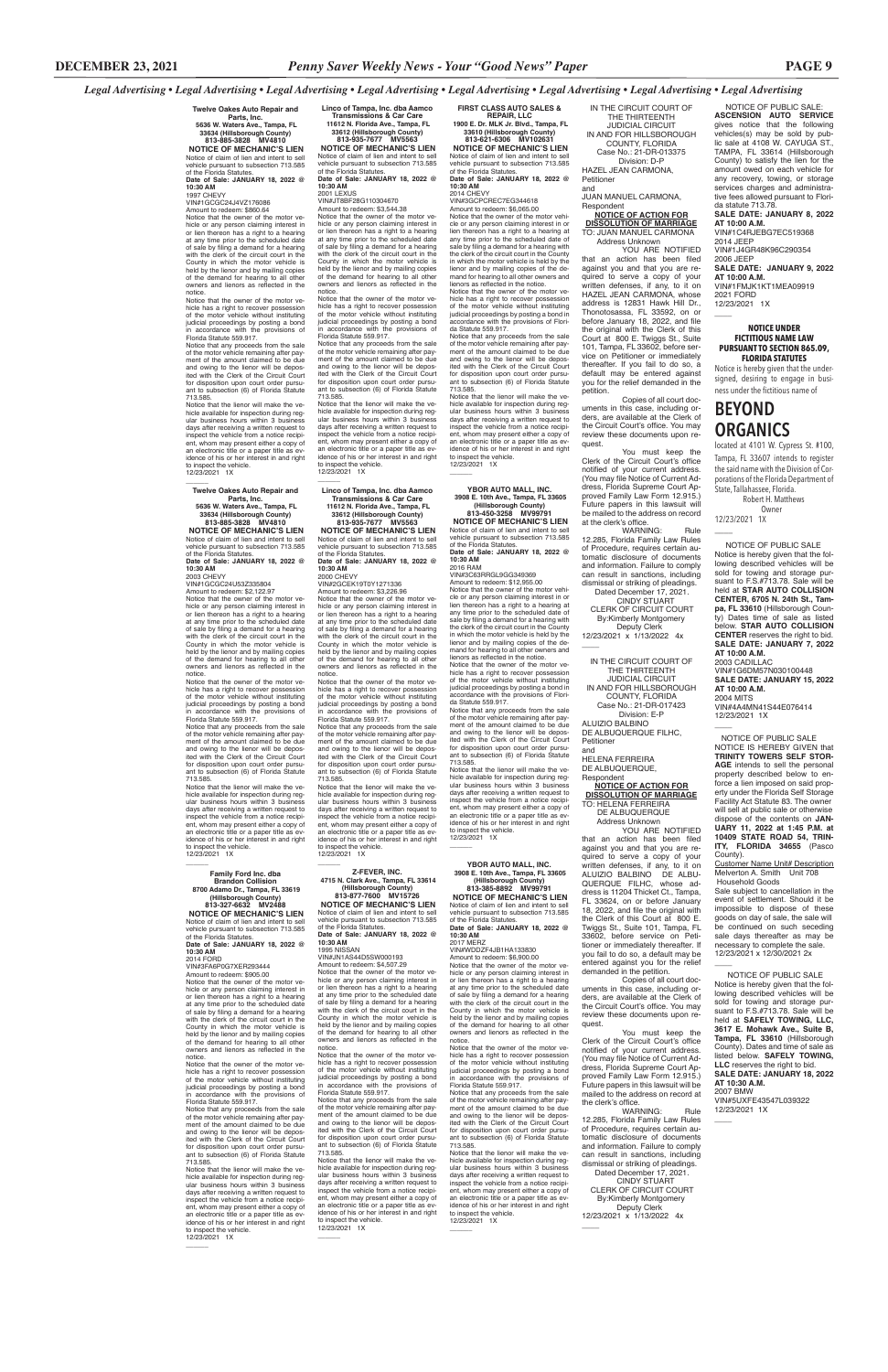NOTICE OF PUBLIC SALE is hereby given that **STEPP'S TOW-ING SERVICE, INC** will have a sealed bid towing and storage auction pursuant to subsection 713.78 of the Florida Statutes beginning **9am on January 05, 2022 at 6133 Cliff Ave., Gibsonton, FL 33534** (Hillsborough County), ending at close of business that day. Terms of sale are CASH, sales are AS IS, seller does not guarantee a title, ALL SALES ARE FINAL. STEPP'S TOWING SERVICE, INC. reserves the right to bid and accept or reject any/or all bids. 1993 Ford Ranger VIN#1FTCR10X2PUC38232 2017 Chevrolet Spark VIN#KL8CB6SA3HC750026 2008 Honda Civic VIN#2HGFG12668H570803 2005 Mazda 3 VIN#JM1BK12F851220000 2017 Volkswagen Tiguan VIN#WVGTV7AXXHK020903 2006 Honda Civic VIN#2HGFG12696H516635 2011 Ford Fiesta VIN#3FADP4EJ9BM223262 2006 Nissan Xterra VIN#5N1AN08UX6C545865 2001 Mazda 626 VIN#1YVGF22F315232410 2001 Honda Civic VIN#2HGES16521H581931 2001 Chrysler VIN#1C4GJ25321B190268 2008 Honda Civic VIN#1HGFA16828L044992 1996 Toyota Camry VIN#4T1BG12K8TU741255 2011 Mazda 6 VIN#1YVHZ8CHXB5M29235 2011 BMW 3 VIN#WBAPH5G59BNM73808 2007 Infiniti G35 VIN#JNKBV61EX7M725615 1996 Ford F-250 VIN#1FTHX26F5TEA78884 2012 DUTC VIN#47CTAES25CK131504 2018 Harley-Davidson VIN#1HD1KTC1XJB652066 12/23/2021 1X  $\overline{\phantom{a}}$ 

#### *Legal Advertising • Legal Advertising • Legal Advertising • Legal Advertising • Legal Advertising • Legal Advertising • Legal Advertising • Legal Advertising*

2011 Dodge Avenger VIN#1B3BD1FB6BN544036 2007 Nissan Altima VIN#1N4AL21E57N435925 2000 Jeep Cherokee VIN#1J4G248S8YC332567 2008 Toyota Tacoma VIN#5TETX22N68Z571422 2003 Ford Explorer VIN#1FMZU70E13UB05512 2014 Volkswagen Passat VIN#1VWAT7A3XEC052462 1997 Ford F-150 VIN#1FTEX18L7VNC57382 1990 FBT Boat HIN#FBT17083H990 12/23/2021 1X  $\overline{\phantom{a}}$ 

 NOTICE OF PUBLIC SALE Notice is hereby given that the following described vehicles will be sold for towing and storage pursuant to F.S.#713.78. Sale will be held at **EXPRESS TOWING & RECOVERY, 2116 Jelane DRIVE, Valrico, FL 33594** (Hillsborough County). Dates and time of sale as listed below. **EXPRESS TOWING & RECOVERY** reserves the right to bid. **SALE DATE: JANUARY 4, 2022 AT 8:00 A.M.** NO YEAR MOPED NO VIN# **SALE DATE: JANUARY 8, 2022 AT 8:00 A.M.** 2002 FORD PU VIN#1FTRX17W32NB79496 1998 CHEV 2D VIN#1G1YY22G8W5108954 **SALE DATE: JANUARY 10, 2022 AT 8:00 A.M.** 2003 MERZ 2D VIN#WDBLK65G63T141253 2007 FORD UT VIN#1FMFK15527LA72384 12/23/2021 1X  $\overline{\phantom{a}}$ 

> NOTICE OF PUBLIC SALE is hereby given that **STEPP'S TOW-ING SERVICE, INC** will have a sealed bid towing and storage auction pursuant to subsection 713.78 of the Florida Statutes beginning **9am on January 05, 2022 at 11607 Ossie Murphy Rd., San Antonio, FL 33576** (Pasco County), ending at close of busines that day. Terms of sale are CASH, sales are AS IS, seller does not guarantee a title, ALL SALES ARE FINAL. STEPP'S TOWING SER-VICE, INC. reserves the right to bid and accept or reject any/or all bids.

 $\overline{\phantom{a}}$ 

2016 TOYOTA COROLLA VIN#5YFBURHE8GP456443 **SALE DATE: FEBRUARY 2, 2022** 2021 MINI COOPER VIN#WMZ53BR0XM3M31560 12/23/2021 1X  $\overline{\phantom{a}}$ 

NOTICE OF PUBLIC SALE is hereby given that **STEPP'S TOW-ING SERVICE, INC** will have a sealed bid towing and storage auction pursuant to subsection 713.78 of the Florida Statutes beginning **9am on January 05, 2022 at 4214 W. Cayuga St., Tampa, FL 33614** (Hillsborough County), ending at close of business that day. Terms of sale are CASH, sales are AS IS, seller does not guarantee a title, ALL SALES ARE FINAL. STEPP'S TOWING SERVICE, INC. reserves the right to bid and accept or reject any/or all bids. 1988 Ford Bronco VIN#1FMEU15N4JLA81875 2006 Chrysler 300 VIN#2C3KA53G06H338924 12/23/2021 1X

 NOTICE OF PUBLIC SALE: **RELIANCE TOWING, LLC** gives Notice of Foreclosure of Lien and intent to sell these vehicles at **13849 U.S. HIGHWAY 98 BYP, DADE CITY, FL 33525** (Pasco County), pursuant to subsection 713.78 of the Florida Statutes. **RELIANCE TOWING, LLC** reserves the right to accept or reject any and/or all bids. **SALE DATE: JANUARY 7, 2022 AT 10:00 A.M.** 2006 FORD VIN#1FMYU02Z46KA51951 12/23/2021 1X

 $\overline{\phantom{a}}$ 

 $\overline{\phantom{a}}$ 

NOTICE OF PUBLIC **SUNSHINE STATE GARAGE, LLC** gives Notice of Foreclosure of Lien and intent to sell these vehicles at 407 N. 22ND ST., TAMPA FL 33605 (Hillsborough County), pursuant to subsection 713.78 of the Florida Statutes. **SUNSHINE STATE GARAGE, LLC** reserves the right to accept or reject any and/or all bids. **SALE DATE:JANUARY 18, 2022 AT 8:00 A.M.** 2015 KIA FORTE VIN#KNAFX4A83F5266364 2011 GMC ACADIA VIN#1GKKRRED4BJ135269 2007 BMW X3 VIN#WBXPC93437WF09750 2012 HONDA ACCORD VIN#1HGCP2F32CA051327 2010 MAZDA MAZDA3 VIN#JM1BL1SF8A1318113 2005 TOYOTA SIENNA VIN#5TDZA22C35S265586 **SALE DATE: JANUARY 21, 2022 AT 8:00 A.M.** 2018 JEEP RENEGADE VIN#ZACCJABB4JPH04938 2011 FORD FOCUS VIN#1FAHP3HN3BW116587 2015 HYUNDAI ACCENT VIN#KMHCT4AE7FU936507 12/23/2021 1X

 $\overline{\phantom{a}}$ 

 $\overline{\phantom{a}}$  NOTICE OF PUBLIC SALE: **TARGET R/T** gives Notice of Foreclosure of Lien and intent to sell these vehicles at **3745 N. FLOR-IDA AVE., TAMPA, FL 33603**  (Hillsborough County), pursuant to subsection 713.78 of the Florida Statutes. **TARGET R/T** reserves the right to accept or reject any and/or all bids. **SALE DATE: JANUARY 18, 2022** 

NOTICE OF FORECLOSURE OF LIEN AND INTENT TO SELL VEHICLE

**AT 8:00 A.M.** 2012 HONDA CIVIC VIN#19XFB2F58CE039840 2012 NISSAN ALTIMA VIN#1N4AL2AP7CC219260 2014 HMDE TRAILER VIN#NOVIN0201042590 2002 LEXUS IS 300 VIN#JTHBD192X20033970 2004 HONDA CIVIC VIN#2HGES15534H505060 2013 HYUNDAI ACCENT VIN#KMHCU4AE0DU334011 2012 NISSAN ALTIMA VIN#1N4AL2AP3CN558800 2011 INFINITI G37 VIN#JN1CV6FE5BM951037 1988 FORD AEROSTAR VIN#1FMCA11U3JZA41359 1980 DATS PICKUP VIN#HY720219198 2001 TOYOTA AVALON VIN#4T1BF28BX1U175581 1996 CHEVROLET CORSICA VIN#1G1LD55MXTY126293 2002 DODGE DAKOTA VIN#1B7HL48N02S558746 **SALE DATE: JANUARY 20, 2022 AT 8:00 A.M.** 2004 MAZDA MAZDA3 VIN#JM1BK12F041129690 1997 Mercury Grand Marquis VIN#2MELM75WXVX646208 **SALE DATE: JANUARY 21, 2022 AT 8:00 A.M.** 2002 DODGE RAM 1500 VIN#3B7HA18N42G100672 2009 TOYOTA COROLLA VIN#2T1BU40E09C150015 2010 CHEVROLET IMPALA VIN#2G1WB5EK0A1162348 2018 MERCEDES GLA VIN#WDCTG4GBXJJ424041 **SALE DATE: JANUARY 27, 2022 AT 8:00 A.M.** 2021 RAM PROMASTER CITY VIN#ZFBHRFAB5M6V30238 **SALE DATE: FEBRUARY 4, 2022 AT 8:00 A.M.** 2019 VOLKSWAGEN TIGUAN VIN#3VV3B7AX6KM027104 2020 MAZDA CX30 VIN#3MVDMAEM4LM135120 12/23/2021 1X  $\overline{\phantom{a}}$ 

NOTICE OF PUBLIC SALE:<br>CORE AUTOMOTIVE REC **AUTOMOTIVE RECY-CLING SERVICES LLC.** gives notice that on 01/10/2022 at 08:00 AM the following vehicles(s) may be sold by public sale at 3632 LAND O LAKES BLVD., LAND O' LAKES, FL 34639 (Pasco County) to satisfy the lien for the amount owed on each vehicle for any recovery, towing, or storage services charges and administrative fees allowed pursuant to Florida statute 713.78. VIN#1FTPW14V87KD06032 2007 FORD 12/23/2021 1X  $\overline{\phantom{a}}$ 

Each of you is hereby notified that a lien is claimed on the following vehicles for towing and storage charges, the following vehicles will be sold at public sale pursuant to Florida Statute #713.78, free and clear of all liens and encumbrances. The time for the following sales is 8:00 A.M. **AT RC TOWING & RECOVERY,** 

**4805 N. HESPERIDES ST., TAM-**PA, FL 33614 (Hillsborough County) **SALE DATE: JANUARY 14, 2022** 2015 JAGUAR XF VIN#SAJWA0F73F8U64276 2006 GMC SIERRA VIN#1GTHC24U86E203751 2002 BUICK RENDEZVOUS VIN#3G5DA03E72506532 **SALE DATE: JANUARY 18, 2022** 2015 TOYOTA CAMRY VIN#4T1BF1FK1FU894089 1995 CHEVY LUMINA VIN#2G1WL52M5S1126627 **SALE DATE: JANUARY 20, 2022** 2010CHEVY EXPRESS VIN#1GCZGFDA1A1121253 2007 TOYOTA TC VIN#JTKDE177670149530

 NOTICE OF PUBLIC SALE: **B & D TOWING AND RECOVERY**  gives Notice of Foreclosure of Lien and intent to sell these vehicles at 5436 W. INGRAHAM ST., TAMPA, FL 33616 (Hillsborough County), pursuant to subsection 713.78 the Florida Statutes. **B & D TOW-ING AND RECOVERY** reserves the right to accept or reject any and/or all bids. **SALE DATE: JANUARY 18, 2022 AT 8:00 A.M.** 2006 JEEP COMMANDER VIN#1J8HH48K06C176202 2011 SUZUKI KIZASHI VIN#JS2RE9A88B6110009 2013 TOYOTA CAMRY VIN#4T1BF1FK1DU655722 2001 FORD RANGER VIN#1FTYR14E31PB00784 1997 DODGE RAM VIN#3B7KC23D9VM588267 2004 TOYOTA CAMRY VIN#JTDBE32K440282482 2000 FORD F250 VIN#1FDNF20LXYEE18666 2006 INFINITI M35 VIN#JNKAY01E46M108886 **SALE DATE: JANUARY 20, 2022 AT 8:00 A.M.** 2012 HONDA CIVIC VIN#19XFB2F5XCE027303 2004 CHRYSLER PACIFICA VIN#2C4GM68424R625993 2006 HONDA CIVIC VIN#2HGFG12686H538027 2013 CHEVROLET MALIBU VIN#1G11B5SA6DF349385 **SALE DATE: JANUARY 21, 2022 AT 8:00 A.M.** 2009 TOYOTA CAMRY VIN#4T1BB46K89U106166 2002 CHEVROLET SILVERADO VIN#2GCEC19V121285252 2007 PONTIAC G6 VIN#1G2ZH57N174190512 2015 NISSAN ALTIMA VIN#1N4AL3AP1FC110139 2010 FORD EDGE VIN#2FMDK3KC9ABB40080 2000 Oldsmobile Silhouette VIN#1GHDX03E6YD120386 1998 FORD F150 VIN#1FTEX07LXWKA02983 1995 LEXUS LS VIN#JT8UF22E3S0003786 **SALE DATE: FEBRUARY 4, 2022 AT 8:00 A.M.** 2020 SUBARU WRX VIN#JF1VA2S65L9800038

December 30th, 2021. 12/23/2021 x 12/30/2021 2x  $\overline{\phantom{a}}$ 

> 2020 NISSAN PATHFINDER VIN#5N1DR2BN8LC605409

12/23/2021 1X

FOLLOWING DESCRIBED LAND, SITUATE, LYING, AND BEING IN HILLS-BOROUGH COUNTY, FLORIDA, TO WIT:

> NOTICE OF PUBLIC SALE Notice is hereby given that on JANUARY 17, 2022 AT 8:00 A.M. the following vehicles will be sold for towing and storage charges pursuant to F.S. #713.78: 2011 SUBARU IMPREZA VIN#JF1GE6B65BH500072 2008 DODGE RAM 1500 VIN#1D7HA18278J219450 Sale to be held at TAMPA TRANS-PORT, INC. d/b/a SUPREME TOWING, 3143 N. Florida Ave., Tampa, FL 33603 (Hillsborough County). SUPREME TOWING reserves the right to bid. 12/23/2021 1X  $\overline{\phantom{a}}$

> > **AT 8:00 A.M.** 2005 KAWK VN800-A10 VULCAN 800 VIN#JKBVNCA115B514733 2018 NISSAN ROGUE VIN#KNMAT2MT9JP615246

> > 2012 NISSAN ALTIMA VIN#1N4AL2AP4CC179915 1998 HONDA ACCORD VIN#1HGCG5648WA253443 2004 Chevrolet Monte Carlo VIN#2G1WX12K349303529 2011 NISSAN VERSA VIN#3N1BC1CP3BL373332 2016 JEEP PATRIOT VIN#1C4NJPBB2GD575813 2005 NISSAN ALTIMA VIN#1N4AL11D15C305652 **SALE DATE: JANUARY 21, 2022 AT 8:00 A.M.** 2012 KAWASAKI NINJA 250R VIN#JKAEXMJ18CDAA0107

 $\overline{\phantom{a}}$ 

by public sale at **TOMMYS TOW-ING AND RECOVERY INC 7808 N. NEBRASKA AVE., TAMPA FL 33604** (Hillsborough County) to satisfy the lien for the amount owed on each vehicle for any recovery, towing, or storage services charges and administrative fees allowed pursuant to Florida statute 713.78. VIN#1G1PC5SH9G7221810 2016 CHEV VIN#1N4AL2EPXAC102523 2010 NISS VIN#KNDJT2A62C7398396 2012 KIA 12/23/2021 1X  $\overline{\phantom{a}}$ 

12/23/2021 1X

NOTICE OF PUBLIC SALE Notice is hereby given that the following described vehicles will be sold for towing and storage pursuant to F.S.#713.78. Sale will be held at **SUNSTATE WRECK-ER SERVICE**. Dates, location and time of sale as listed below. **Sunstate Wrecker Service** reserves the right to bid.

**AT 3800 N. FLORIDA AVE., TAMPA, FL 33603 (Hillsborough County): SALE DATE: JANUARY 18, 2022** 

 NOTICE OF PUBLIC SALE Notice is hereby given that on JANUARY 12, 2022 at 9:00 A.M., A lien is being claimed on the following vehicle(s) subject to enforcement pursuant to section 713.585 And the vehicle may be sold to satisfy the lien at at public auction. The lien is claimed for labor, services performed and storage charges if any, and the amount due in cash on the day of

sale, if paid to the leinor, would redeem the motor vehicle. 2009 Ford VIN#1FTRX12869KB82705 \$3,075.58 Lienor: Silva Tire & Auto Repair Inc MV 36487 1412 E Lake Ave. Tampa, FL 33605 (Hillsborough County) 813 390-6756 anytime before the sale date or proposed sale date, the owner or any person claiming an interest or a lien on the vehicle may file a demand for hearing with the clerk of circuit court in the county where the vehicle is being held to determine whether the vehicle has been wrongfully taken or withheld from him or her. At any time before the sale date or proposed sale date, a customer or person of record claiming a lien on the vehicle may post a cash or surety bond in the amount stated on the invoice with the clerk of circuit court where the disputed transaction occurred. 12/23/2021 1X

 $\overline{\phantom{a}}$ 

NOTICE OF PUBLIC SALE OF PERSONAL PROPERTY Notice is hereby given that the undersigned intends to sell the personal property described below to enforce a lien imposed on said property under The Florida Self Storage Act Statues (83. 801 – 83. 809) Notice of Sale under said Act to Wit.

The undersigned will sell at public sale by competitive bidding on J**anuary 11th, 2022, at 11:30 AM** on the premises where said property has been stored and which are located at **The Storage Center of Port Richey, 8728 US Hwy 19 North, City of Port Richey, County of Pasco, State of Florida, Zip Code 34668** the following:<br>Unit # Unit # Tenant Contents<br>0036 Adella Young HHG 0036 Adella Young HHG<br>0149 William Cruz HHG 0149 William Cruz HHG<br>0191 Cortney L Hall HHG 0191 Cortney L Hall HHG<br>0198 Wilbur Adams HHG 0198 Wilbur Adams HHG<br>0200 Gregory M Grey HHG 0200 Gregory M Grey HHG<br>0206 Bridget Carr HHG 0206 Bridget Carr HHG<br>0241 Marcus Mills HHG Marcus Mills Sale is subject to cancellation in the event of settlement. Should it be impossible to dispose of these goods on the day of the sale, the sale will be continued on such seceding sale days thereafter as may be necessary to complete the sale. Dated this December 23rd and

IN THE CIRCUIT COURT OF THE THIRTEENTH JUDICIAL CIRCUIT IN AND FOR HILLSBOROUGH COUNTY, FLORIDA Case No.: 21-CA-7556 Division: H

ELITE HOME SOLUTIONS PROS TRUST, Plaintiff, vs. OCTAVIA KILPATRICK a/k/a

OCTAVIA KILPATRICK EL, OCTAVIA KILPATRICK ESTATE, and GARY ARNOLD, Defendants.

#### **NOTICE OF ACTION**

TO: GARY ARNOLD 38870 US 19 N. Tarpon Springs, Florida 34689

YOU ARE NOTIFIED that an action to quiet title on the following property in Hillsborough County, Florida:

SW 1/4 OF SW 1/4 OF SE 1/4 OF SECTION 30, TOWNSHIP 28 SOUTH, RANGE 18 EAST, HILL-SBOROUGH COUNTY FLORI-DA, LESS THE SOUTH 285 FEET AND LESS AND EXCEPT THE FOLLOWING PARCEL: COM-MENCE AT THE SW CORNER OF THE SE 1/4, RUN NORTH 00° 24' 37'' WEST, 285.00 FEET, THENCE EAST 25.00 FEET TO POINT OF BEGINNING; THENCE NORTH 89° 56' 46" EAST 335.45 FEET, THENCE NORTH 00° 24' 37" WEST, 334.80 FEET MOL TO POINT ON NORTH BOUND-ARY LINE OF SW 1/4 OF SW 1/4 OF SE 1/4; THENCE SOUTH 89° 56' 43" WEST, 210.45 FEET, THENCE SOUTH 00° 24' 37 EAST 92.80, THENCE WEST 125.00 FEET, THENCE SOUTH 00° 24' 37" EAST, 285.00 FEET TO POINT OF BEGINNING.

#### and

EAST 35.00 FEET OF SOUTH 285.00 FEET OF SW 1/4 OF SW 1/4 OF SE 1/4 OF SECTION 30, TOWNSHIP 28 SOUTH, RANGE<br>18 EAST, HILLSBOROUGH **HILLSBOROUGH** COUNTY, FLORIDA, LESS THE R/W FOR W SLIGH AVENUE. has been filed against you and that you are required to serve a copy of your written defenses. if any, to it on The Law Office of C.W. Wickersham, Jr., P.A., Plaintiff's attorney, at 2720 Park Street, Suite 205, Jacksonville, Florida, 32205, Phone Number: (904) 389- 6202, not less than 28 nor more than 60 days of the first date of publication of this Notice, and file the original with the Clerk of this Court, at 800 E. Twiggs Street , Tampa , Florida 33602 service on Plaintiff or immediately thereafter. If you fail to do so, a Default may be entered against you for the relief demanded in the Complaint. Dated this 20th day of December, 2021.

 Cindy Stuart Clerk of the Circuit Court By: Kineta Nash, As Deputy Clerk 12/23/2021 x 1/13/2022 4x

 $\overline{\phantom{a}}$ 

 NOTICE OF PUBLIC SALE Notice is hereby given that the following described vehicle will be sold for towing and storage pursuant to F.S.#713.78. Sale will be held at **DENNINGS TOWING, INC.**, 4401 N. FLORIDA AVE., Tampa, FL 33603 (Hillsborough County). Date and time of sale as listed below. **DENNINGS TOW-ING, INC.** reserves the right to bid. **SALE DATE: JANUARY 7, 2022 AT 8:00 A.M.** 2002 GMC YUKON XL\* VIN#1GKFK66U72J161884 **SALE DATE: JANUARY 10, 2022 AT 8:00 A.M.** 2015 NISSAN ALTIMA\* VIN#1N4AL3AP2FN885778 2001 DODGE RAM 1500\* VIN#1B7HC16X51S281853 2008 FORD RANGER\* VIN#1FTYR14D98PA93695 12/23/2021 1X

 NOTICE OF PUBLIC SALE: **TOMMY'S TOWING AND RE-COVERY INC.** gives notice that on 01/17/2022 at 08:00 AM the following vehicles(s) may be sold

 NOTICE OF PUBLIC SALE **SAFELY TOWING LLC** gives Notice of Foreclosure of Lien and intent to sell these vehicles at 3617 E. MOHAWK AVE., TAMPA, FL 33610-4549 (Hillsborough County), pursuant to subsection 713.78 of the Florida Statutes. **SAFELY TOWING LLC** reserves the right to accept or reject any and/or all bids. **SALE DATE: JANUARY 16, 2022 AT 8:00 A.M.** VIN#1NXBR32E48Z986349 2008 TOYT 12/23/2021 1X

 NOTICE OF PUBLIC SALE Notice is hereby given that the following described vehicles will be sold for towing and storage pur-suant to F.S.#713.78. Sale will be held at **AUTOPRO'S TOWING & RECOVERY, LLC, 5011 N. Coo-lidge Ave., Tampa, FL. 33614** (Hillsborough County). Dates and time of sale as listed below. **AU-TOPRO'S TOWING & RECO-VERY, LLC** reserves the right to bid. **SALE DATE JANUARY 7TH 2022 8AM** 2003 CHEVY VIN-2GCEK19V331230449 2014 KIA VIN-5XXGM4A77EG265543 1995 TOYOTA VIN-4T1GK12E9SU099206 2003 LEXUS VIN-JTHBF30G530142420 2016 RIYA VIN-LEHTCB130GR000054 2003 HONDA ACCORD VIN-1HGCM82663A028855 1999 HONDA VIN-1HGEJ6673XL053442 2014 MERCEDES

VIN-WDDSJ4EB6EN159709 **SALE DATE JANUARY 10TH 2022 8AM** 2009 MAZDA VIN-JM1BK32F291223735 2008 CHRYS VIN-3A8FY48B38T161904 1999 TOYOTA VIN-1NXBR12E1XZ2693233 2017 NISSAN VIN-3N1AB7AP1HY263248 2009 AUDI VIN-WAUJF78K29N074342 2002 BMW

VIN-WBABN33452JW51564 **SALE DATE JANUARY 11TH 2022 8AM** 2008 FORD VIN-3FAHP08108R227072 1999 BMW VIN-WBAAM3331XFP58398 1998 TOYOTA VIN-2T1BR12EXWC030022 2002 HONDA VIN-1HGCG56642A031509 **SALE DATE JANUARY 13TH 2022 8AM** 2007 FORD VIN-2FMDK36C07BB21470 2005 JEEP VIN-1J4HR58N95C590169 12/23/2021 1X

 $\overline{\phantom{a}}$ 

# *SUBSCRIBE*

 $\overline{\phantom{a}}$ 

*TO THE PENNY SAVER TODAY.... ONLY \$13.95 PER YEAR for 52 Thursdays! Delivered to your* 

*mailbox every Thursday.. Call today* 

*to get your paper started 935-3115*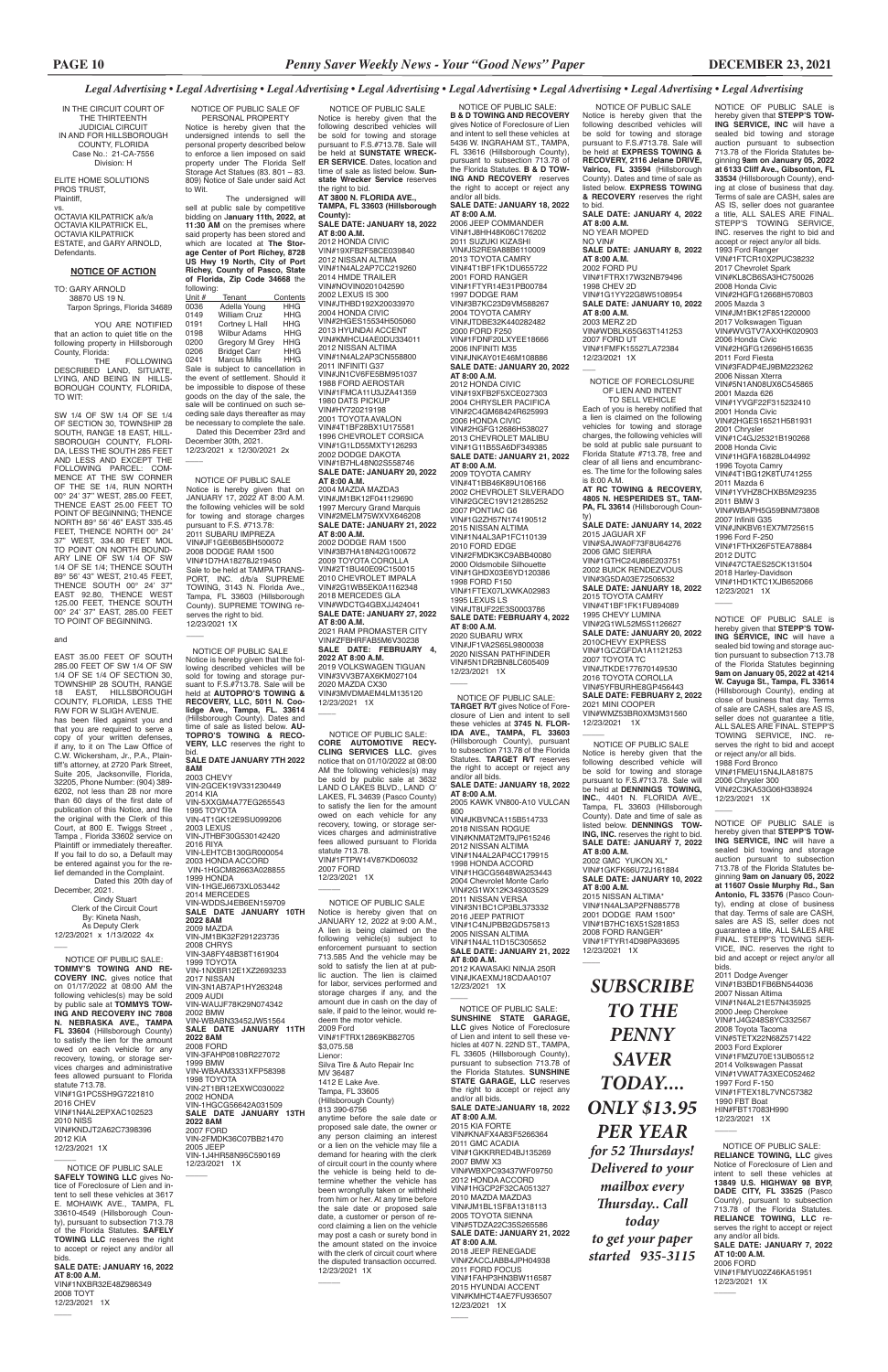*Legal Advertising • Legal Advertising • Legal Advertising • Legal Advertising • Legal Advertising • Legal Advertising • Legal Advertising • Legal Advertising*

| <b>WARD'S TOWING</b>                       |               |                                                                               |                     |
|--------------------------------------------|---------------|-------------------------------------------------------------------------------|---------------------|
| 7010 Hwy 19 · New Port Richey, FL 34652    |               |                                                                               |                     |
|                                            |               | 727-849-0050 (Fax) 727-842-5242                                               |                     |
|                                            |               | 9AM Auction @ 7010 Hwy 19 New Port Richey, FL 34652                           |                     |
|                                            |               | PASCO COUNTY EDITION ONLY                                                     |                     |
| YEAR                                       | MAKE          | VIN#                                                                          | <b>AUCTION DATE</b> |
| 2002                                       | CHEV          | 1GCEC19T72Z336713                                                             | 01/17/2022          |
| 2004                                       | <b>INFI</b>   | JNKCV54E64M823837                                                             | 01/17/2022          |
|                                            |               | 2012 NISS 3N1CN7APXCL897115                                                   | 01/18/2022          |
| 2008                                       | <b>NISS</b>   | 1N4AL21E98N540971                                                             | 01/18/2022          |
|                                            | 12/23/2021 1X |                                                                               |                     |
|                                            |               |                                                                               |                     |
|                                            |               |                                                                               |                     |
|                                            |               | Pasco Towing, Inc.                                                            |                     |
|                                            |               | 6012 Pine Hill Rd. · Port Richey, FL 34668<br>727-849-1651 · Fax 727-849-5281 |                     |
|                                            |               |                                                                               |                     |
| YEAR                                       | MAKE          | Must be included in Pasco County · 9 AM AUCTION<br>VIN#                       | <b>AUCTION DATE</b> |
| 2015                                       |               | GMC 2GKALMEK8F6349442                                                         | 01/11/2022          |
|                                            |               |                                                                               |                     |
| 2013                                       | <b>CHRY</b>   | 1C3CCBAB6DN560361                                                             | 01/15/2022          |
| 2001                                       | MAZD          | 4F2YU07151KM53896                                                             | 01/17/2022          |
| 2016                                       | KIA           | KNADM4A30G6650196                                                             | 01/17/2022          |
| 7018 US Hwy 19 · New Port Richey, FL 34652 |               |                                                                               |                     |
|                                            |               | Must be included in Pasco County · 9 AM AUCTION                               |                     |
| YEAR                                       | MAKE          | VIN#                                                                          | <b>AUCTION DATE</b> |
| 2014                                       | <b>NISS</b>   | 3N1CE2CP6EL382793                                                             | 01/18/2022          |
|                                            | 12/23/2021 1X |                                                                               |                     |
|                                            |               |                                                                               |                     |
|                                            |               |                                                                               |                     |

12/23/2021 1X  $\overline{\phantom{a}}$ 

 $\overline{\phantom{a}}$ 

 $\overline{\phantom{a}}$ 

**A-1 Recovery**

|   |      | <b>A-I RECOVEIV</b>                                  |          |
|---|------|------------------------------------------------------|----------|
|   |      | 6124 Siesta Lane · Port Richey, FL 34668             |          |
|   |      | 727-536-5600 (fax) 727-725-2589                      |          |
|   |      | 9AM Auction @ 6124 Siesta Lane Port Richey, FL 34668 |          |
|   |      | <b>MUST INCLUDE PASCO COUNTY</b>                     |          |
| R | MAKE | VINL#                                                | ALICTION |

| YEAR | MAKE        | VIN#              | <b>AUCTION DATE</b> |
|------|-------------|-------------------|---------------------|
| 2011 | <b>CHEV</b> | 2G1WD5EM4B1282103 | 01/08/2022          |
| 2000 | <b>FORD</b> | 1FTZR15V4YTA01833 | 01/08/2022          |
| 1999 | YAMA        | JYA3EKC04XA038823 | 01/08/2022          |
| 1996 | FORD        | 1FMDU34X8TUB67875 | 01/09/2022          |
| 2007 | FORD        | 1FTWW31PX7EA45448 | 01/11/2022          |
| 2013 | <b>NISS</b> | JN8AZ1MU9DW210603 | 01/15/2022          |
| 2002 | <b>BRAY</b> | BR04X080301200232 | 01/15/2022          |
| 2003 | <b>FORD</b> | 1FAFP55U73G191223 | 01/15/2022          |
| 1992 | <b>MERC</b> | 6MPCT01Z4N8601690 | 01/16/2022          |
| 2017 | JEEP        | 1C4PJMCB9HW666587 | 01/16/2022          |
| 1998 | <b>PLYM</b> | 1P3EJ46XXWN268337 | 01/16/2022          |
| 2000 | <b>PONT</b> | 4G2JB32T0YB201178 | 01/17/2022          |
|      |             |                   |                     |

2013 Nissan Altima VIN#1N4AL3AP9DC194630 2017 Honda Accord VIN#1HGCR2F89HA132290 12/23/2021 1X  $\overline{\phantom{a}}$ 

NOTICE OF PUBLIC SALE is hereby given that **STEPP'S TOW-ING SERVICE, INC** will have a sealed bid towing and storage auction pursuant to subsection 713.78 of the Florida Statutes be-ginning at 9am on **January 05, 2022 at 9602 E. US Hwy 92, Tampa, FL 33610** ( Hillsborough County), ending at close of business that day. Terms of sale are CASH, sales are AS IS, seller does not guarantee a title, ALL SALES ARE FINAL. STEPP'S TOWING SER-

VICE, INC. reserves the right to bid and accept or reject any/or all bids.

2001 Ford F-150 VIN#2FTRX08L51CA64322 2020 Dodge Challenger VIN#2C3CDZFJ2LH198560 2007 Chevrolet Impala VIN#2G1WT58K679138719 2014 GMC Sierra VIN#3GTU2WEJ5EG514560 1997 Buick Century VIN#2G4WY52M8V1402792 2007 GMC Canyon VIN#1GTCS139X78136249 2005 Honda Civic VIN#1HGEM22965L031603 PACIFIC BICYCLE NOVIN 2013 Chevrolet Impala VIN#2G1WC5E39D1107570 2002 Lexus GS VIN#JT8BD69S720161676 2002 Lexus Rx VIN#JTJGF10U320139268 2002 Chevrolet Cavalier VIN#1G1JC524827200085 2019 Great Dane trailer VIN#1GR4M0625KH168709 2019 Mobi DRV VIN#5KEAG4128K1394546 2006 Isuzu NPR VIN#JALB4B16567022442 12/23/2021 1X

 $\overline{\phantom{a}}$ 

12/23/2021 1X  $\overline{\phantom{a}}$ 

NOTICE OF PUBLIC SALE is hereby given that **STEPP'S TOW-ING SERVICE, INC** will have a sealed bid towing and storage auction pursuant to subsection 713.78 of the Florida Statutes beginning 9am on **January 05, 2022 at 9806 N. Nebraska Ave., Tampa, FL 33612** (Hillsborough County), ending at close of business that day. Terms of sale are CASH, sales are AS IS, seller does not guarantee a title, ALL SALES ARE FINAL. STEPP'S TOWING SER-VICE, INC. reserves the right to bid and accept or reject any/or all bids. 2008 Volvo C70 VIN#YV1MC67278J052079 2004 Nissan Sentra VIN#3N1CB51D24L879650 2008 Chevrolet HHR VIN#3GNDA23D08S622201 2012 Kia Optima VIN#5XXGM4A78CG032929 2012 Toyota Camry VIN#4T4BF1FK5CR214745 2008 Hyundai Sonata VIN#5NPEU46C98H371157 2007 Chevrolet Cobalt VIN#1G1AK55F477190386 2003 Buick LeSabre VIN#1G4HP52K634183519 2017 Jeep Wrangler VIN#1C4BJWEG4HL526270 2013 Hyundai Elantra VIN#KMHDH4AE4DU795642

Special Deputy 12/23/2021 x 1/13/2022 4x  $\overline{\phantom{a}}$ 

NOTICE OF PUBLIC SALE is

pressed or implied. 12/23/2021 1X  $\overline{\phantom{a}}$ 

with no guarantees, either

hereby given that **STEPP'S TOW-ING SERVICE, INC** will have a sealed bid towing and storage auction pursuant to subsection 713.78 of the Florida Statutes beginning **9am on January 05, 2022 at 5711 SR 54, New Port Richey, FL 34652** (Pasco County), ending at close of business that day. Terms of sale are CASH, sales are AS IS, seller does not guarantee a title, ALL SALES ARE FINAL. STEPP'S TOWING SERVICE, INC. reserves the right to bid and accept or reject any/or all bids. 2014 Jeep Compass VIN#1C4NJCEB7ED628765 2002 Mercedes C VIN#WDBRF64J22F225935 2013 Ford Edge VIN#2FMDK3GC9DBE16464 2006 BMW 3 VIN#WBAVB33576PS17941 2002 Acura MDX VIN#2HNYD18672H532442 1996 Ford Ranger VIN#1FTCR10A4TUB29826 2005 Ford E-Series VIN#1FTNE24W55HA44702

2003 Honda Accord VIN#1HGCM66523A061597 2007 Chevrolet Trailblazer VIN#1GNDS13S572120400 2005 Chevrolet Suburban VIN#3GNFK16ZX5G284456 2004 Toyota Corolla VIN#2T1BR32E34C239644 2005 Honda TRX VIN#JH2TE18055K001706 2001 Nissan Frontier VIN#1N6ED27Y81C339135 2005 Suzuki GSX-R VIN#JS1GN7CA452113534 12/23/2021 1X

 $\overline{\phantom{a}}$ 

NOTICE OF PUBLIC SALE is hereby given that **STEPP'S TOW-ING SERVICE, INC** will have a sealed bid towing and storage auction pursuant to subsection 713.78 of the Florida Statutes beginning **9am on January 05, 2022 at 4325 Gall Blvd., Zephyrhills, FL 33542** (Pasco County), ending at close of business that day. Terms of sale are CASH, sales are

Steven Carreiro Amaral - household goods bed fridge stove boxes couch **Extra Space Storage 11615 Trinity Blvd. New Port Richey, FL AT 8:00 A.M.** VIN: KM8SC13D24U771302 Year: 2004 Make: Hyundai Model: Santa Fe 12/23/2021 1X  $\overline{\phantom{a}}$ 

> AS IS, seller does not guarantee a title, ALL SALES ARE FINAL. STEPP'S TOWING SERVICE INC. reserves the right to bid and accept or reject any/or all bids. 1996 Ford F-350 VIN#1FDKF37G6TEA11504 2004 Keystone VIN#4YDT300294A216075 2021 Honda HR-V VIN#3CZRU5H11MM707045 2002 Ford F-250 VIN#1FTNF20L12EA33427 2008 Nissan Sentra VIN#3N1AB61E08L655109 2008 Chevrolet Silverado VIN#1GCEC19J48E154322 2011 Toyota Corolla VIN#2T1BU4EE1BC693887 2018 Nissan Altima VIN#1N4AL3APXJC267841 2013 Hyundai Sonata VIN#5NPEB4AC4DH749795

#### **SHERIFF'S SALE Case No: 2018-CA-5020**

Under and by virtue of Execution issued out of and under the Seal of the Circuit Court in and for Hillsborough County, Florida dated November 18, 2020 in a certain cause wherein, Traci Samuel, Plaintiff, against Lesa Martino, an Individual, Defendant. I have levied on and will on January 25, 2022, the same being a legal sales day, at 11:00 a.m. offer for sale at 700 E. Twiggs St., Sheriff's Office, 3rd Floor, Civil Process Section, Tampa, Florida, and sell to the highest and best bidder, for cash, subject to all prior liens or encumbrances the following described Real Property, in Hillsborough County, Florida, to wit:

**\*\*PLEASE CONTACT OUR OFFICE 24HRS PRIOR TO SALE DATE DUE TO COVID-19 AT 813-242-5203\*\***

**\*\*CASH, CREDIT CARDS AND CASHIER'S CHECKS ARE THE ONLY FORMS OF PAYMENT ACCEPTED\*\***

**\*\*\*FOR CASHIER'S CHECK PAYMENTS, YOU MUST ARRIVE NO LATER THAN ONE HOUR PRIOR TO SALE TO ALLOW VERIFICATION OF PAYMENT WITH THE ISSUING BANK. IF HCSO IS UNABLE TO VERIFY THE VALIDITY OF THE CHECK, IT WILL NOT BE ACCEPTED\*\*\***

**All Rights, Interest & Title of Property Belonging to Defendant: Lesa Martino, an Individual**

**Description of Property:** 

**211 Parsons Woods Drive, Seffner, Florida, legally described as LOT 37, BLOCK 1, PARSONS WOODS PHASE 2, ACCORDING TO THE MAP OR PLAT THERE-OF AS RECORDED IN THE RE-CORDS OF THE CLERK OF THE COURT OF HILLSBOROUGH COUNTY AT PLAT BOOK 120, PAGE 122.**

**Address of Property: 211 Parsons Woods Drive, Seffner, Florida 33584**

to satisfy said execution and costs.

John F. Hayter, Esq. Attorney for Plaintiff

CHAD CHRONISTER, SHERIFF Hillsborough County, Florida Carla A. Buckley, #223525

JM1BL1UF4C1510466 2012 MAZD 12/23/2021 1X  $\overline{\phantom{a}}$ 

 PUBLIC AUCTION Public Notice is hereby given that **ADVANTAGE TRANSPORT**, will sell at PUBLIC AUCTION, free of all prior liens, the following vehicles(s)/vessel(s) that remain, unclaimed in storage, with charges unpaid, pursuant to Florida Statutes, Sec. 713.78, to the highest and best bidder, at **5106 W. IN-GRAHAM ST., TAMPA, FL 33616** (Hillsborough County) on **JANU-ARY 6, 2022 AT 8:00 A.M**. 2002 CHEVY CAVALIER VIN#1G1JF524227355027 Terms of the sale are CASH. No checks will be accepted. Seller reserves the right to final bid. ALL SALES ARE FINAL. No refunds will be made. Vehicle(s)/ vessel(s) are sold "AS IS", "WHERE IS",

NOVIN-INVC#335585 9999 TRAILER 5LMEU27R21LJ21776 2001 LINC JNKCV51E53M331609 2003 INFI 1GNEK13T55R156699 2005 CHEV 2G1WB58K489261049 2008 CHEV 1FMFU16508LA00223 2008 FORD KNAGG4A82A5433181 2010 KIA 5NPEB4AC9BH276568 2011 HYUN 1FMCU0DG1BKC04818 2011 FORD 5NPEC4AC3DH537483 2013 HYUN 3VWD17AJ6EM429496 2014 VOLK 3N1CE2CP8FL440162 2015 NISS JN8AT2MT3HW136373 2017 NISS JN1EV7AP3JM365376 2018 INFI 3N1CN7AP8KL836991 2019 NISS 12/23/2021 1X  $\overline{\phantom{a}}$ 

**34655 on 01/12/2022 at 11:30AM** Erica Parks-Watson - Household

items, furniture, boxes

**Extra Space Storage 3118 U.S. Hwy. 19 Holiday, FL 34691 on 01/12/2022 at 10:30AM** Christy jean Comer - household

goods and furniture

Anastasia Papadopoulos - house-

hold items and boxes Paul Jones - tools, kayaks, household items **Different County (Hernando) Extra Space Storage 15027 Cor-Blvd. Brooksvill on 01/11/2022 at 1:00PM** Jered Adams - Couch, recliner, boxes of household items & deer mounts

 NOTICE OF PUBLIC SALE **Extra Space Storage** will hold a public auction to sell personal property described below belonging to those individuals listed below at the location indicated: **Extra Space Storage 10110 Anderson Rd. Tampa, FL 33625 on 01/11/2022 at 11:00AM**  Christopher Carden - bedroom furniture. household goods. Souvenir Builders, Inc - Furniture **Extra Space Storage 1711 E. Hillsborough Ave. Tampa, FL 33610 on 01/11/2022 at 11:30AM** Elliott Hood - furniture, boxes, clothing Clyunique Williams - empty vending machine Elise Simpson - clothes, personal items Vivian Outlaw - furniture,boxes, hampers, chest, hhg Chaunte Rollins - Clothes, Home items Debra Leprieur - Boxes of stuff Sandy Ford - Boxes of personal item , clothes and toys Reginald Leggon - Household Goods Ricktreka Jones - house holds goods Ruhtelia Willis - House hold items Funniture, TVs Couch **Extra Space Storage 7202 N. Florida Ave. Tampa, FL 33604 on 01/11/2022 at 9:30AM**  Edward Royse - Bike parts and tools Darrell Stringer - Household and personal items Marcellus Olds - Clothes, shoes, miscellaneous items. Ronald Thomas - Couch Boxes Ta'Ericka Jackson - Household and personal items Chentell Walker - personal items **Extra Space Storage 17921 N. Dale Mabry Hwy. Lutz, FL 33548 on 01/12/2022 at 11:00AM** Samantha Ballog - Household Goods **Extra Space Storage 4105 W. Hillsborough Ave. Tampa, FL 33614 01/11/2022 at 12:30PM** Kenneth Rodriguez - Furniture boxes appliances tvs Yinette Rosa - Household goods, apartment furniture. **Extra Space Storage 9343 E. Fowler Ave. Thonotosassa, FL 33592 on 01/12/2022 at 10:00AM** Charlia Chapman - 2 twin bds, Jacquelyn Wormack - clothes household items Michelle Henry - Household and personal items Tgra Smith - Boxes, small pieces of furniture and décor Andy Joseph Patterson - Household Goods **Different County (Pasco) Extra Space Storage 21338 Lake Patience Rd. Land O Lakes, FL 34638 on 01/12/2022 at 10:30AM** Rawl Anthony Mcpherson - household items Joseph Schupp - Household items and furniture **Extra Space Storage 2550 Land O Lakes Blvd. Land O Lakes, FL 34639 on 01/12/2022 at 12:30PM** NOTICE OF SALE NOTICE IS HEREBY GIVEN that the undersigned intends to sell the personal property described below to enforce a lien imposed on said property under The Florida Self Storage Facility Act Statutes (Section 83.801-83.809). The undersigned will sell at public sale by competitive bidding on **January 13, 2022, at 1:00 pm EST on www.ibid4storage.com where said property is stored at: BlueSky-Tampa, 815 N. 26th St., Tampa, FL 33605**. The following: Kalessa Upshaw 1177 Assorted Household Items Kalessa Upshaw 1085 Assorted Household Items Kearra Jackson 3189 Assorted personal items Crystal Boone 219 Assorted per-Xavier Perry 3124 Assorted Household Items Cathleen Vidoli 3245 Assorted household items Breon Bryant 270 Assorted per-Latonya Hopkins 1018 Assorted personal items Yvonne Johnson 274 Assorted personal items Jalen Leathers 3154 Assorted personal items Alec Pierpont 2015 Assorted Household Items Willie Philon 256 Assorted House-Allen Ashwood 223 Assorted Household Items Elizabeth Flores 3217 Assorted Household items Purchases must be paid for at the time of purchase by cash only. All purchased items are sold as is. where is, and must be removed at the time of the sale. Sale is subject to cancellation in the event of settlement between owner and obligated party. Dated this 23rd day of December and 30th day of December 2021. 12/23/2021 x 12/30/2021 2x NOTICE OF PUBLIC SALE: **DTS TOWING AND RECOVERY**  gives Notice of Foreclosure of Lien and intent to sell these vehicles at **1901 W. ST. JOSEPH ST., TAMPA, FL 33607** (Hillsborough County), pursuant to subsection 713.78 of the Florida Statutes. **DTS TOWING AND RECOVERY** reserves the right to accept or reject any and/or all bids. **SALE DATE: JANUARY 3, 2022 AT 8:00 A.M.** VIN: JHLRD28431S015714 Year: 2001 Make: Honda Model: CRV VIN: 3VWRF71K85M616240 Year: 2005 Make: Volkswagen VIN: 1FMEU1763VLB07846 **SALE DATE: JANUARY 8, 2022 AT 8:00 A.M.** Year: 1997 Make: Ford Model: Expedition **SALE DATE: JANUARY 9, 2022** 

> Lailonnah Wright - Totes of clothes, two little dressers, duffle bags of shoes, a desk The auction will be listed and advertised on **www.storagetreasures.com**. Purchases must be made with cash only and paid at the above referenced facility in order to complete the transaction. Extra Space Storage may refuse any bid and may rescind any purchase up until the winning bidder takes possession of the personal property. 12/23/2021 x 12/30/2021 2x

 $\overline{\phantom{a}}$ 

sonal items

sonal Items

hold Items

 $\overline{\phantom{a}}$ 

 NOTICE OF PUBLIC SALE Public Auction at **Palma Ceia Storage located at 520 S. Mac-Dill Avenue, Tampa, FL** hereby gives notice of a public sale to the highest bidder for cash only on **January 12, 2022, at 9:45am**  in accordance with the Florida Self Storage Facility Act Statutes (Section 83.801-83.809). Seller reserves the right to withdraw property at any time. This property is being sold to satisfy a landlord lien. Property includes contents of the spaces of the following tenants. Unit # Tenant Name Contents 1045 Vance Blanchard Household items

534 James Walsh Household

goods, couch 2321 Alexander Critcher Business Related 12/23/2021 x 12/30/2021 2x

 $\overline{\phantom{a}}$ 

Model: Jetta

#### NOTICE OF PUBLIC SALE:

**CROCKETTS TOWING** gives notice that on **01/06/2022 at 08:00 AM** the following vehicles(s) may be sold by public sale at **13601 US 41, SPRING HILL, FL 34610** (Pasco County) to satisfy the lien for the amount owed on each vehicle for any recovery, towing, or storage services charges and administrative fees allowed pursuant to Florida statute 713.78. NOVIN-INVC#CR16417 9999 TRAILER JT4RN93P4N5048116 1992 TOYT 1FASP14J2SW333187 1995 FORD 5LMRU27A7YLJ08057 2000 LINC 2MEFM75WXYX613579 2000 MERC 1G4HP54K214256878 2001 BUIC 5FNRL38638B110420 2008 HOND JN8AZ18U59W000145 2009 NISS 1G1PC5SB4E7418621 2014 CHEV

12/23/2021 1X

#### NOTICE OF PUBLIC SALE:

**RITEWAY TOWING, LLC** gives notice that on 01/04/2022 at 09:00 AM the following vehicles(s) may be sold by public sale at 5706 E. BROAD-WAY AVE., TAMPA FL 33619 (Hillsborough County) to satisfy the lien for the amount owed on each vehicle for any recovery, towing, or storage services charges and administrative fees allowed pursuant to Florida statute 713.78.

#### NOTICE OF PUBLIC SALE:

**LARSEN'S TOWING AND AUTOMOTIVE** gives notice that on 01/04/2022 at 09:00 AM the following vehicles(s) may be sold by public sale at **4608 N. Lois Ave., Tampa 33614** (Hillsborough County) to satisfy the lien for the amount owed on each vehicle for any recovery, towing, or storage services charges and administrative fees allowed pursuant to Florida statute 713.78.

WDBJF70J51X055846 2001 MERZ 5TDZA23C54S171027 2004 TOYT 4T1BA32K44U010773 2004 TOYT 12/23/2021 1X

#### NOTICE OF PUBLIC SALE:

**PROFESSIONAL TOWING** gives notice that on 01/04/2022 at 09:00 AM the following vehicles(s) may be sold by public sale at **3304 E. 7th Ave., Tampa, FL 33605** (Hillsborough County) to satisfy the lien for the amount owed on each vehicle for any recovery, towing, or storage services charges and administrative fees allowed pursuant to Florida statute 713.78.

 NOTICE OF PUBLIC SALE: **813 TOWING SERVICE LLC**

gives notice that on 02/02/2022 at 08:00 AM the following vehicles(s) may be sold by public sale at 1112 E 127TH AVE., TAMPA, FL 33612 (Hillsborough County) to satisfy the lien for the amount owed on each vehicle for any recovery, towing, or storage services charges and administrative fees allowed pursuant to Florida statute 713.78. VIN#WDDPK3JA7KF163994 2019 MERZ 12/23/2021 1X

 $\overline{\phantom{a}}$ 

 NOTICE OF PUBLIC SALE Notice is hereby given that on JANUARY 7, 2022 at 8:00AM the following vehicles will be sold for towing and storage charges: 2010 DODGE CHARGER VIN#2B3CA3CV7AH233617 Sale to be held at **AUTOMOTIVE TOWING** 4816 N. CORTEZ AVE., TAMPA, FL 33614 (Hillsborough County). AUTOMOTIVE TOWING reserves the right to bid. 12/23/2021 1X

 $\overline{\phantom{a}}$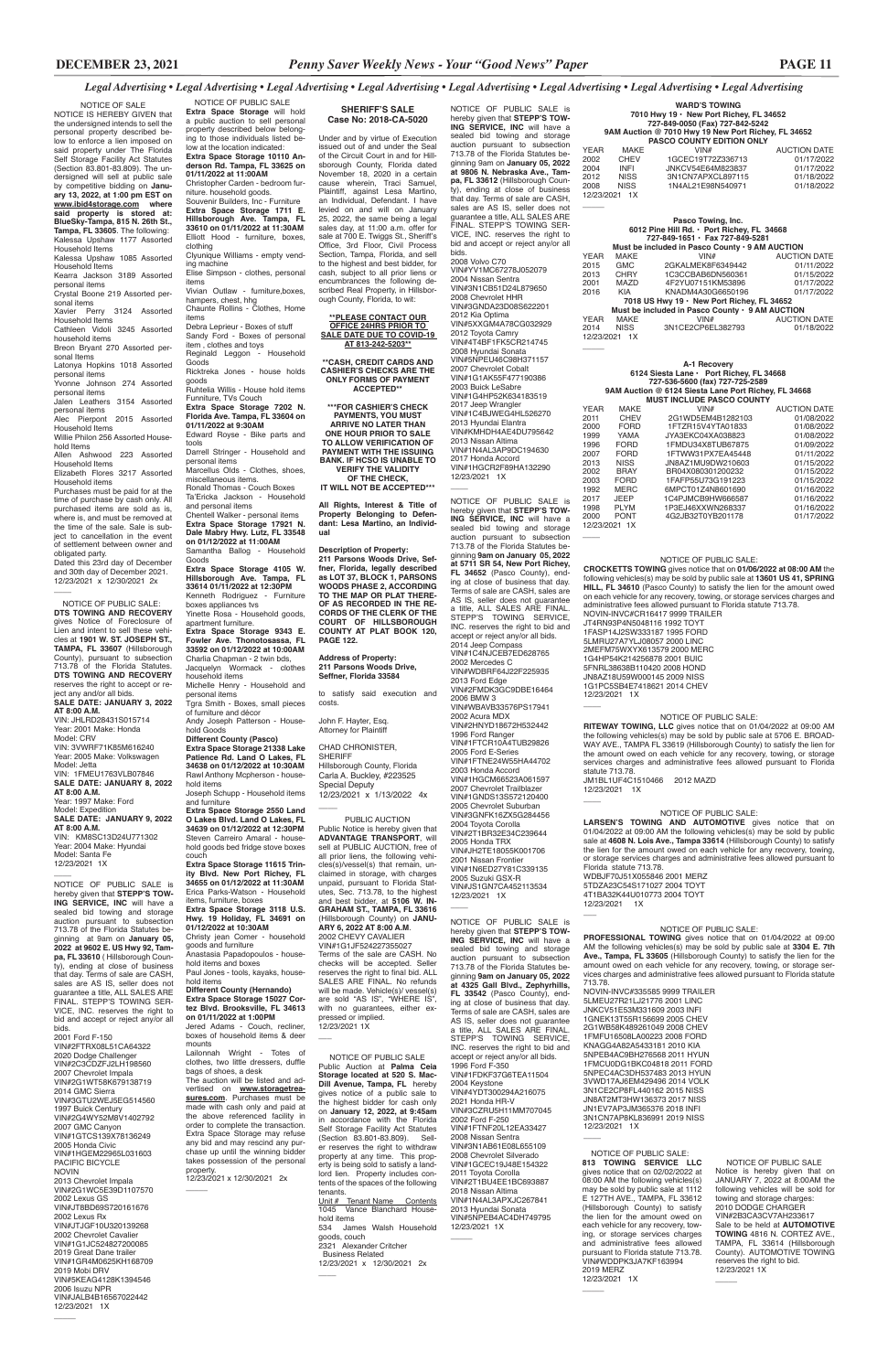#### *Legal Advertising • Legal Advertising • Legal Advertising • Legal Advertising • Legal Advertising • Legal Advertising • Legal Advertising • Legal Advertising*

IN THE CIRCUIT COURT OF THE THIRTEENTH JUDICIAL CIRCUIT OF THE STATE OF FLORIDA, IN AND FOR HILLSBOROUGH COUNTY GENERAL CIVIL LAW DIVISION

CASE NO.:21-CA-6474 DIVISION:B IN RE: THE FORFEITURE OF EIGHT THOUSAND TWO HUN-

In compliance with §§ 932.704 (6)(a)(b) and 49.10, Fla. Stats., you are notified that an action for forfeiture of the following property in Hillsborough County, Florida: EIGHT THOUSAND TWO HUNDRED NINE DOLLARS AND 05/100 (\$8,209.05) IN U.S. CUR-RENCY has been filed against you and you are required to serve a copy of your written defenses, if any, to it on the plaintiff's attorney, whose name and address is:

DRED NINE DOLLARS AND 05/100 (\$8,209.05) IN U.S. CURRENCY. SEIZED BY HILLSBOROUGH

COUNTY SHERIFF'S OFFICE CLAIMANT: HECTOR G. MARTINEZ-PAVON

 **NOTICE OF ACTION -** 

**FORFEITURE PROCEEDINGS TO: ALL PARTIES HAVING, OR CLAIMING TO HAVE, ANY RIGHT, TITLE OR INTEREST IN :** EIGHT THOUSAND TWO HUN-DRED NINE DOLLARS AND 05/100 (\$8,209.05) IN U.S. CUR-RENCY seized on or about June 28, 2021, in Hillsborough County, Florida.

12/2/2021 x 12/23/2021 4x  $\overline{\phantom{a}}$ 

 Notice of Self Storage Sale Please take notice **Xpress Storage – Ruskin located at 1401 North US Hwy 41, Ruskin, FL 33570** intends to hold a sale to sell the property stored at the Facility by the below Occupants whom are in default at an Auction. The sale will occur as an online auction via **www.storagetreasures.com on 1/12/2022 at 10:00am**. Unless stated otherwise the description of the contents are household goods and furnishings. Lorie Jaquez unit #1024; Rolando Torres unit #1061; Darla Nicholas unit #1074; Adam Tousignant unit #3032. This sale may be withdrawn at any time without notice. Certain terms and conditions apply. See manager for details

12/23/2021 x 12/30/2021 2x  $\overline{\phantom{a}}$ 

 Notice of Self Storage Sale Please take notice **Xpress Stor-age – Big Bend located at 12832 South US 301, Riverview, FL 33579** intends to hold a sale to sell the property stored at the Facility by the below list of Occupants whom are in default at an Auction. The sale will occur as an online auction via **www.storagetreasures.com on 1/12/2022 at 10:00am**. Unless stated otherwise the description of the contents are household goods and furnishings. Dusty Boyd unit #2042; Iyanna Weese unit #3026; Franklin Hammond unit #4002; Makayla Glascoe unit #4006. This sale may be withdrawn at any time without notice. Certain terms and conditions apply. See manager for details. 12/23/2021 x 12/30/2021 2x  $\overline{\phantom{a}}$ 

 JILL R. HAMEL, ESQ. 2008 East 8th Avenue Post Office Box 3371

Tampa, Florida 33601

on or before the 3rd day of January, 2022, and file the original with the clerk of this court either before service of plaintiff's attorney or immediately thereafter; otherwise, a default will be entered against you for the relief demanded in the complaint or petition.

Dated this 30th day of November, 2021.

 CINDY STUART CLERK OF CIRCUIT COURT Sonia Santallana Deputy Clerk

12/23/2021 x 12/30/2021 2x  $\overline{\phantom{a}}$ 

NOTICE OF PUBLIC SALE:<br>POLICIE TOWING-STOR-**POLICIE TOWING-STOR-AGE-TRANSPORT-SECURI-TY-SERVICES** gives notice that on 01/08/2022 at 08:00 AM the following vehicles(s) may be sold by public sale at 1916 N. 60TH ST. TAMPA, FL 33619 (Hillsborough County) to satisfy the lien for the amount owed on each vehicle for any recovery, towing, or storage services charges and administrative fees allowed pursuant to Florida statute 713.78. VIN#1FTNW20L42EB33473 2002 FORD

 Notice of Self Storage Sale Please take notice **Hide-Away Storage - Crosstown located at 1505 South US Hwy 301, Tampa FL 33619** intends to hold a sale to sell the property stored at the Facility by the below list of Occupants whom are in default at an Auction. The sale will occur as an online auction via **www.storagetreasures.com on 1/12/2022 at 10:00AM**. Unless stated otherwise the description of the contents are household goods and furnishings. Luis R Reyes Jr. unit #208; Ryan Ringold unit #453; Sylvia N Benbow unit #464; Joshua Jermaine Simmons unit #693; Andresea Jackson/More Than A Mom unit #899; Renequa Georges unit #1066; Melinda Lewis unit #1157; D'Angelo Hamilton unit #1480; Douglas Weatherly unit #LT050. This sale may be withdrawn at any time without notice. Certain terms and conditions apply. See manager for details.

> NOTICE OF PUBLIC SALE Notice is hereby given that the following described vehicles will be sold for towing and storage pursuant to F.S.#713.78. Sale will be held at **SPLIT SECOND TOWING & TRANSPORT, INC.** at the following locations. Dates and time of sale as listed below. **SPLIT SECOND TOWING & TRANS-PORT, INC.** reserves the right to bid. **AT 7203 E. BROADWAY AVE., TAMPA, FL 33619** (Hillsborough County) **SALE DATE: JANUARY 16, 2022 AT 8:00 A.M.** 2004 VOLVO C70 VIN# YV1NC62D34J048893 2003 ACURA TL VIN# 19UUA56623A044671 MAZDA MX-5 MIATA VIN# JM1NDAD77G0118418 **SALE DATE: JANUARY 18, 2022 AT 8:00 A.M.**  2014 NISSAN SENTRA S VIN# 3N1AB7AP1EL631081 12/23/2021 1X  $\overline{\phantom{a}}$

12/23/2021 1X

 $\overline{\phantom{a}}$ 

 NOTICE OF PUBLIC SALE: **MRG AUTOMOTIVE** gives notice that on 01/13/2022 at 08:00 AM the following vehicles(s) may be sold by public sale at 4308 JAMES L REDMAN PKWY., PLANT CITY, FL. 33567 (Hillsborough County) to satisfy the lien for the amount owed on each vehicle for any recovery, towing, or storage services charges and administrative fees allowed pursuant to Florida statute 713.78. VIN#2W87K9N125936 1979 PONT VIN#BP29B62547569 1966 PLYM

VIN#JH23G2B293238

1972 DODGE 12/23/2021 1X

 $\overline{\phantom{a}}$ 

Attorney for Personal Representative: David L Partlow, Esq. PO Box 82963 Tampa, Florida 33682 – 2963 12/23/2021 x 12/30/2021 2x  $\overline{\phantom{a}}$ 

NOTICE OF PUBLIC SALE Notice is hereby given that the following described vehicles will be sold Per Florida Statutes 713.78 @ **Action Towing, Inc. of Tampa** 11207 Sheldon Rd.,Tampa, FL 33626-4708 (Hillsborough County) (813) 920-2525 **Sale Date and Time: January 15, 2022 at 8:00 AM** 2016 Chrysler 200 S VIN# 1C3CCCBG2GN186755 (B21.1210.49628) **Sale Date and Time: January 16, 2022 at 8:00 AM** 2012 Infiniti G37 Sport VIN# JN1CV6AP2CM623973 (B21.1211.49789) 2007 Toyota Yaris VIN# JTDJT923175115954 (B21.1211.49788) **Sale Date and Time: January 19, 2022 at 8:00 AM** 2018 Mazda CX-5 VIN# JM3KFADM3J1345391 (B21.1214.50151) 2016 Dodge Journey VIN# 3C4PDCGBXGT181651 (B21.1214.50149) 2013 Ford Escape SEL VIN# 1FMCU0H9XDUB54049 (S21.1214.50246) 2005 Ford Ranger XLT VIN# 1FTZR45E65PA00947 (S21.1214.50247) 2018 Honda Accord Sport VIN# 1HGCV1F38JA034612 (B21.1214.50278) **Sale Date and Time: February 2, 2022 at 8:00 AM** 2021 Toyota Corolla LE VIN# 5YFEPMAE2MP225406 (S21.1213.50106) Action Towing Inc. of Tampa Reserves The Right To Bid. All Sales Final at 9:00 AM 12/23/2021 1x

NOTICE OF PUBLIC SALE Notice is hereby given that the following described vehicles will be sold Per Florida Statutes 713.78 @ **Action Towing Inc of Pasco dba Tatum's Towing & Recovery** 8629 Bolton Ave., Hudson, FL 34667

**Sale Date and Time:**

 $\overline{\phantom{a}}$ 

 $\overline{\phantom{a}}$ 

Trenee Sherie James G30 HHG Marquita Sheppard Alexander B12 HHG 12/23/2021 x 12/30/2021 2x  $\overline{\phantom{a}}$ 

> **January 15, 2022 at 8:00 AM** 2006 Nissan Xterra S VIN# 5N1AN08W86C514065 (T21.1208.49379) **Sale Date and Time: January 16, 2022 at 8:00 AM** 2016 Lincoln MKX VIN# 2LMPJ6LR1GBL62890 (T21.1211.49811) **Sale Date and Time: January 19, 2022 at 8:00 AM** 2011 Chevrolet Camaro LT VIN# 2G1FF1ED4B9172320 (T21.1214.50080) 2012 Buick Verano VIN# 1G4PP5SK0C4217014 (T21.1214.50223) 2002 Chevrolet Cavalier VIN# 1G1JC124127194137 (T21.1214.50081) Action Towing Inc. of Pasco dba: Tatum's Towing & Recovery Reserves The Right To Bid. All Sales Final at 9:00 AM 12/23/2021 1x

237-Latrice Melson-toys, mattress, kitchen supplies, fish tank, shelf, clothes, fans, boxes, totes 326-Rebecca Schoenrock-shoes, table, tv, totes, toys, bed frame, mattress, boxes, furniture<br>332-Yasmine Couch-boxes,

> NOTICE OF PUBLIC SALE **ROCKY'S AUTO SALES & SER-VICES, INC.** gives Notice of Foreclosure of Lien and intent to sell these Vehicles at 11888 S. HWY. 41, LOT 107, GIBSONTON, FL 33534 (Hillsborough County), pursuant to subsection 713.78 of the Florida Statutes. ROCKY'S AUTO SALES & SERVICES, INC. Reserves the right to accept or reject any and/or all bids. **SALE DATE: JANUARY 11, 2022 AT 10:00 A.M.**

332-Yasmine clothes, suit case, totes, bags,

> 1999 Ford Motor Coach Tan Vin#3FCNF53S3XJA32495 2001 Lincoln Navigator Gray Vin#5LMEU27R21LJ16335 **SALE DATE: JANUARY 14, 2022 AT 10:00 A.M.** 1998 Nissan Sentra White Vin#1N4AB41D4WC751266

stroller, clothes 456-Tamereh Williams-furniture, mattress, box spring, weed eater.

**SALE DATE: JANUARY 15, 2022** 

bed frame, boxes, pillows<br>463-James Carneg Carnegie-bags, clothes, speaker, gas blower, weed eater, totes, fishing poles, pictures

#### **AT 10:00 A.M.** 1997 Jayco Eagle Trailer White

 $\overline{\phantom{a}}$ 

.<br>473-Anthony Muralt-Big Screen TV

#### Vin#1UJCJ02N6V5LJ0053 **SALE DATE: JANUARY 16, 2021 at 10:00 A.M.**

boards, bags 511-Mary Stafford-x-mas supplies, plates, pictures, car seat, bed frame, totes, chair, bag, clothes,

> 2001 Toyota Corolla Green Vin#1NXBR12E31Z544219 2013 Dodge Avenger Black Vin#1C3CDZAB9DN566693 2000 Jeep Grand Cherokee Purple Vin#1J4G248N1YC321419 12/23/2021 1X

735-Jessica Richardson-purses, shoes, bags, clothes, totes, boxes 739-Winnie Armour-totes, bags,

VIN#2HKYF18433H579572 2003 HOND VIN#JH2RC53447M005125 2007 HOND VIN#3C4PDCBG0CT387882 2012 DODG VIN#KNADM4A37C6045652 2012 KIA VIN#JKAEXEE10FDA19260 2015 KAWK **SALE DATE: JANUARY 31, 2022 AT 9:00 A.M.** VIN#KMHH35LE7JU083527 2018 HYUN 12/23/2021 1X  $\overline{\phantom{a}}$ 

 NOTICE OF PUBLIC SALE: **GHOST TOWING AND RECOV-ERY OF TAMPA** gives Notice of Foreclosure of Lien and intent to sell these vehicles at **5017 N. 29TH ST., Tampa, FL 33610** (Hillsborough County), pursuant to subsection 713.78 of the Florida Statutes. **GHOST TOWING AND RECOVERY OF TAMPA** reserves the right to accept or reject any and/or all bids. **SALE DATE: JANUARY 16, 2022 AT 7:00 A.M.** 2007 HYUNDAI VIN#5NPET46C17H249362 12/23/2021 1X  $\overline{\phantom{a}}$ 

IN THE CIRCUIT COURT FOR HILLSBOROUGH COUNTY, **FLORIDA** PROBATE DIVISION FILE NO.: 21-CP-000001 DIVISION: A

IN RE: THE ESTATE OF: BEVERLY SUE WILLIAMS, Deceased

#### **NOTICE TO CREDITORS**

The administration of the estate of Beverly Sue Williams, deceased, whose date of death was May 28, 2020, is pending in the Circuit Court for Hillsborough County, Florida, Probate Division, File Number 21-CP-000001, Div. A, the address of which is George Edgecomb Courthouse, 800 East Twiggs St., Tampa, FL 33602- 3549. The names and addresses of the personal representative and the personal representative's attorney are set forth below. The fiduciary lawyer-client privilege in Section 90.5021, Florida Statutes, applies with respect to the personal representative and any attorney employed by the personal representative.

ALL CLAIMS NOT<br>-FILED WITHIN THE TIME PERI ODS SET FORTH IN SECTION 733.702 OF THE FLORIDA PRO-BATE CODE WILL BE FOREVER BARRED.

All creditors of the decedent and other persons who have claims or demands against decedent's estate, including unmatured, contingent or unliquidated claims, and who have been served a copy of this notice, must file their claims with this court WITHIN THE LATER OF THREE (3) MONTHS AFTER THE DATE OF THE FIRST PUBLICATION OF THIS NOTICE OR THIRTY (30) DAYS AFTER THE DATE OF SERVICE OF A COPY OF THIS NOTICE ON THEM.

All other creditors of the decedent and other persons having claims or demands against the decedent's estate, including unmatured, contingent or unliquidated claims, must file their claims with this court WITHIN THREE (3) MONTHS AFTER THE DATE OF THE FIRST PUBLICATION OF THIS NOTICE.

Unit # Tenant Name Contents<br>37 Tamer Yousef Household Tamer Yousef Household Items 12/23/2021 x 12/30/2021 2x

 $\overline{\phantom{a}}$ 

ALL CLAIMS NOT SO FILED WILL BE FOREVER BARRED.

NOTWITHSTANDING THE TIME PERIODS SET FORTH ABOVE, ANY CLAIM FILED TWO (2) YEARS OR MORE AFTER THE DECEDENT'S DATE OF DEATH IS BARRED.

FIRST DATE OF PUB-LICATION OF THIS NOTICE IS: December 23, 2021.

Personal Representative: Kim A. Williams 10413 N. 22nd St. Tampa, FL 33612-6011

> NOTICE OF PUBLIC SALE: **B & D TOWING AND RECOVERY**  gives Notice of Foreclosure of Lien and intent to sell these vehicles at 5436 W. INGRAHAM ST., TAMPA, FL 33616 (Hillsborough County), pursuant to subsection 713.78 of the Florida Statutes. **B & D TOW-ING AND RECOVERY** reserves the right to accept or reject any and/or all bids. **SALE DATE: JANUARY 18, 2022 AT 8:00 A.M.** 2018 KIA NIRO VIN#KNDCB3LC5J5200620 2014 CADILLAC CTS

VIN#1G6AR5S35E0194520

1995 MAZDA PICK UP VIN#4F4CR12A2STM07776 2005 TOYOTA 4RUNNER VIN#JTEZU14R058034907 2004 Ford Expedition VIN#1FMPU16L84LA24427 2008 NISSAN SENTRA VIN#3N1AB61E08L724803 2003 VOLKSWAGEN JETTA VIN#3VWRK69M83M000577 2008 HONDA CR-V VIN#JHLRE38388C000527 2008 MAZDA MAZDA 6 VIN#1YVHP80C085M23094 **SALE DATE: JANUARY 27, 2021 AT 8:00 A.M.** 2021 GMC SAVANA VIN#1GDY7RF77M1214258 **SALE DATE: JANUARY 31, 2022 AT 8:00 A.M.** 2019 CHEVROLET TRAX VIN#3GNCJKSB0KL134797 2019 KIA FORTE VIN#3KPF24AD8KE046943 2020 DODGE CHARGER VIN#2C3CDXGJ9LH210058 2020 FORD ESCAPE VIN#1FMCU0G69LUA06366 2022 KIA K5 VIN#5XXG24J2XNG120121 12/23/2021 1X

 $\overline{\phantom{a}}$ 

#### **NOTICE UNDER FICTITIOUS NAME LAW PURSUANT TO SECTION 865.09, FLORIDA STATUTES**

Notice is hereby given that the undersigned, desiring to engage in business under the fictitious name of

# **RICH DREAMS**

**CLOTHING** located at 405 Margot Ct., Brandon, FL 33511 intends to register the said name with the Division of Corporations of the

Florida Department of State, Tallahassee, Florida. Jakyra Allen

 Owner 12/23/2021 1X \_\_\_\_

NOTICE OF PUBLIC SALE Notice is hereby given that **Store-Right Self Storage at 4120 E. 10th Ave., Tampa, FL 33605**, will sell the contents of the storage units listed below at a public auction to satisfy a lien placed on the contents (pursuant to Chapter 83 of the Florida Statutes). The sale will take place at the website **www.StorageTreasures.com on JANUARY 12, 2022 at 9:00A.M.** The sale will be conducted under the direction of Christopher Rosa (AU4167) and **www.StorageTreasures.com** on behalf of the facility's management. Units will be available for viewing prior to the sale on www.StorageTreasures.com. Contents will be sold for cash only to the highest bidder. A 10-15% buyer's premium will be charged and possibly a cleaning deposit per unit. All sales are final. Seller reserves the right to withdraw the property at any time before the sale or to refuse any bids. The property to be sold is described as "general household items" unless otherwise noted. Emanual Sims D63 HHG Kimberly Holmes D28 HHG Allen Jackson J13 HHG Christina Danielle Reyes D54 **HHG** Benal Reshard Sims J14 HHG Dron Hill F25 HHG

 NOTICE OF PUBLIC SALE In order to satisfy a Contractual Landlord's Lien, under the provisions of the Florida Self-Storage Act, public notice is hereby given that the following described property located at **A-AAA Key Mini Storage, 1500 East Busch Blvd., Tampa Florida, 33612**, will be sold at public auction to the highest bidder for CASH ONLY at **www.storageauctions.com On Wednesday, THE 12TH DAY OF** 

**JANUARY 2022 at 10:30AM**. 001-Donna Chatmon-totes, bikes, a/c unit, box cart, chairs, speak-

ers, furniture, bags, fans. 073-Oscar Rivera Frisse-Pedicure chairs, microwave, dolley, picture,

hvac parts 138-Ozzie Hicks-bed frames, cleaning supplies, mop buckets, vacuum boxes, ladder

145-Jesse White-tires, rims, bed, grill, pictures, bike, furniture, chair,

tools, table, hand weights, 184-Byron Peterson-Suit case, laundry basket, clothes, hard hat, shelves, totes, grill, weed eater,

heater, shoes Sampson-Bed, bed frame, boxes, totes, clothes, shoes, pictures, furniture, car seat, toys, microwave.

laundry basket 342-Glenda L Mayes-baby car seat, tv, lamp, shoes, clothes 388-Tearra Limehouse-shelf, boxes, bags, box spring, mattress,

totes, pictures, rug, comforter 410-Coretta Tims-bags, boxes, totes, clothes, x-mas tree, books,

printer, table 439-Teresa Motes-clothes, boxes, toys, mattress, ironing board,

totes, bags, bike, table, chair 448-Ryan Gormley-totes, laundry basket, toys, boxes, bags, bike,

479-Marcus Hill-tools, fire extinguisher, lawn mower, gas blower, chain saws, boxes, totes, fishing,

poles, gas can 486-Tina Atkins-clothes, cooler, walker, totes, linen

487-Jesse Coker- computer, clothes, chair in bag, books, key-

pillow 555-Crystal Smith-bags, shoes, cooler, clothes, boxes, suit case 573-Bernard Hadley II-Mattress, bike, tote, bags, furniture, table 621-Kelly Pettus; Righteous Fragrances, LLC-Display cases, cash register, boxes

625-Kathy McCauley-air mattress, tires, rims, boxes, clothes, laundry supplies, pictures, table, air fryer 650-Eric Chatman-refrigerator, totes, coolers, barrel, suit cases, boxes, furniture, walker, turn table, picture, lamp.

709-Jawaryar Mitchell-speakers, suit case, bags, love seat, hot water heater, totes, tools, bags, bed frame, clothes, pictures

laundry baskets, clothes, linen cooler

12/23/2021 x 12/30/2021 2x

 $\overline{\phantom{a}}$ 

 NOTICE OF PUBLIC SALE: **E & S PAINT & BODY SHOP** gives notice that the following vehicles(s) may be sold by public sale at **5002 N. 22ND STREET, TAMPA, FL 33610** (Hillsborough County) to satisfy the lien for the amount owed on each vehicle for any recovery, towing, or storage services charges and administrative fees allowed pursuant to Florida statute 713.78.

#### **SALE DATE: JANUARY 24, 2022 AT 9:00 A.M.**

IN THE CIRCUIT COURT FOR HILLSBOROUGH COUNTY, FLORIDA PROBATE DIVISION File No.21-CP-004417 Division A IN RE: ESTATE OF

DAVID CLARKE, Deceased. **NOTICE TO CREDITORS**

The administration of the estate of DAVID CLARKE, deceased, whose date of death was November 26, 2021, is pending in the Circuit Court for HILLSBOR-OUGH County, Florida, Probate Division, the address of which is Post Office Box 3360, Tampa, Florida 33601. The names and addresses of the personal representative and the personal representative's attorney are set forth below.

 All creditors of the decedent and other persons having claims or demands against decedent's estate on whom a copy of this notice is required to be served must file their claims with this court WITHIN THE LATER OF 3 MONTHS AFTER THE TIME OF THE FIRST PUBLICATION OF THIS NOTICE OR 30 DAYS AFTER THE DATE OF SERVICE OF A COPY OF THIS NOTICE ON THEM.

All other creditors of the decedent and other persons having claims or demands against decedent's estate must file their claims with this court WITHIN 3 MONTHS AFTER THE DATE OF THE FIRST PUBLICATION OF THIS NOTICE.

NOTWITHSTANDING THE TIME PERIODS SET FORTH ABOVE, ANY CLAIM FILED TWO (2) YEARS OR MORE AFTER THE DECEDENT'S DATE OF DEATH IS BARRED.

 The date of first publication of this notice December 23, 2021. Personal Representative: DAVID CHARLES CHAUNCY, JR. 512 Ranch Farm Rd.

Raleigh, NC 27603

 $\overline{\phantom{a}}$ 

 $\overline{\phantom{a}}$ 

Attorney for Personal **Representative** DALE BREWSTER, ESQUIRE ATTORNEY Florida Bar Number: 0082211 948B Cypress Village Boulevard Sun City Center, Florida 33573 Telephone: (813) 633-8772 Fax:(813) 642-0300 E-Mail: dbrewster7@verizon.net Secondary E-Mail: dalebrewsterlaw@gmail.com 12/23/2021 x 12/30/2021 2x

 NOTICE OF PUBLIC SALE Public Auction at **Palma Ceia Storage located at 3225 S. Mac-Dill Avenue, Tampa, FL** hereby gives notice of a public sale to the highest bidder for cash only on January 12, 2022 at 9:30am in accordance with the Florida Self Storage Facility Act Statutes (Section 83.801-83.809). Seller reserves the right to withdraw property at any time. This property is being sold to satisfy a landlord lien. Property includes contents of the spaces of the following tenants.

#### NOTICE OF PUBLIC SALE Notice is hereby given that on JANUARY 12, 2022 AT 8:00 A.M. the following vehicles will be sold for towing and storage charges pursuant to F.S. #713.78: 2018 VOLK TIGUAN LIMITED VIN#WVGAV7AX5JK003603 Sale to be held at TAMPA TRANS-PORT, INC. d/b/a SUPREME TOWING, 3143 N. Florida Ave., Tampa, FL 33603 (Hillsborough County). SUPREME TOWING reserves the right to bid. 12/23/2021 1X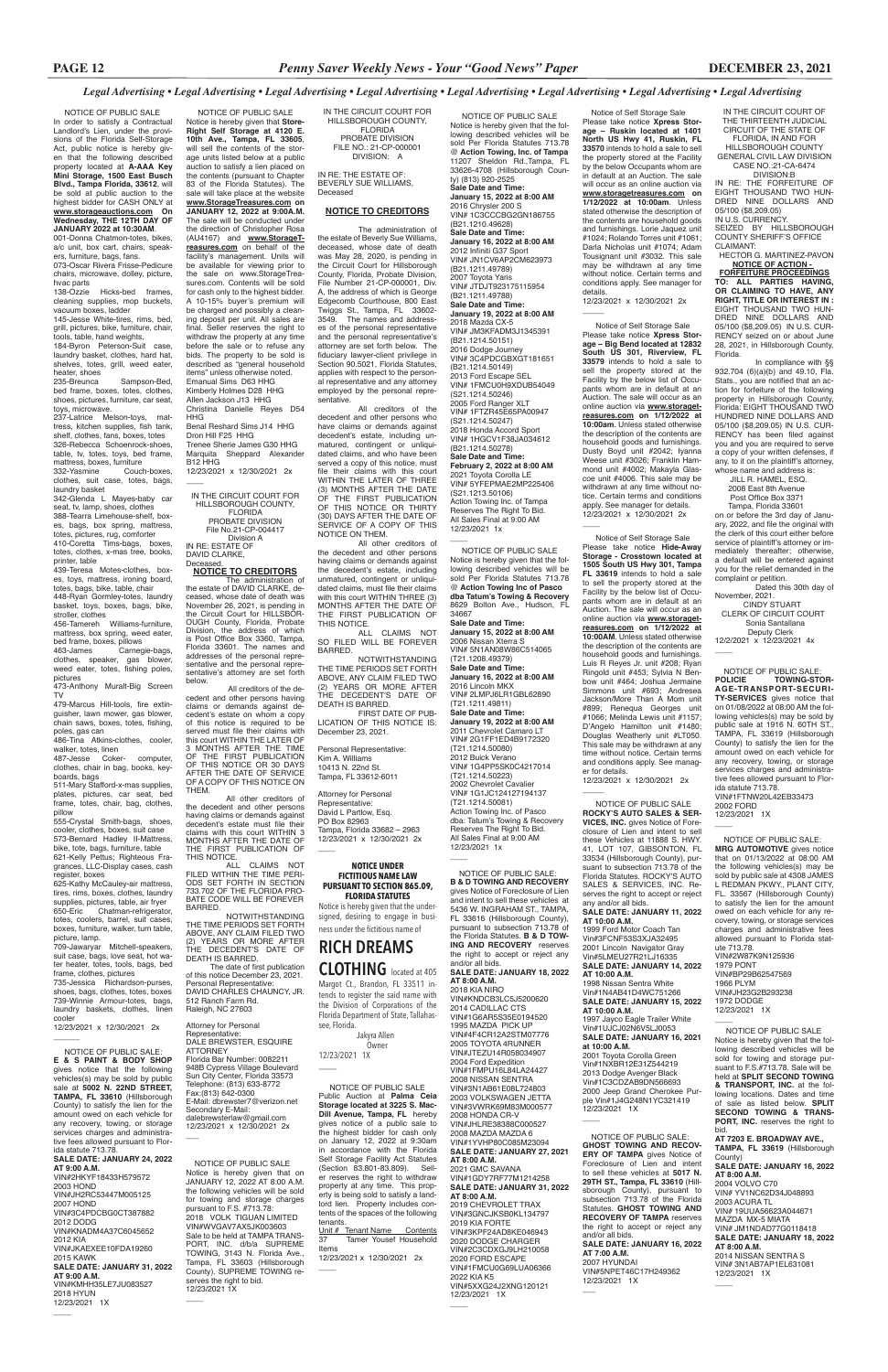### *Legal Advertising • Legal Advertising • Legal Advertising • Legal Advertising • Legal Advertising • Legal Advertising • Legal Advertising • Legal Advertising*

IN THE CIRCUIT COURT OF THE THIRTEENTH JUDICIAL CIRCUIT IN AND FOR HILLSBOROUGH COUNTY, FLORIDA Case No.: 21-DR-016192 Division: I-P DEMARIO JIVES, Petitioner and TEMARCO JIVES,

 $\overline{\phantom{a}}$ 

## Respondent **NOTICE OF ACTION FOR TEMPORARY LEGAL CUSTODY**

TO: TEMARCO JIVES 415 John R Blvd. Sikeston, MO 63801

You must keep the Clerk of the Circuit Court's office notified of your current address. (You may file Notice of Current Address, Florida Supreme Court Approved Family Law Form 12.915.) Future papers in this lawsuit will be mailed to the address on record at the clerk's office. WARNING: Rule 12.285.

YOU ARE NOTIFIED that an action for TEMPORARY LEGAL CUSTODY has been filed against you and that you are required to serve a copy of your written defenses, if any, to it on DEMARIO JIVES, whose address is 7410 Becky Thatcher Ln., Tampa, FL 33637, on or before January 7, 2022, and file the original with the Clerk of this Court at 800 E. Twiggs St., Suite 101, Tampa, FL 33602, before service on Petitioner or immediately thereafter. If you fail to do so, a default may be entered against you for the relief demanded in the petition.

 Deputy Clerk 12/9/2021 x 12/30/2021 4x  $\overline{\phantom{a}}$ 

**Petitioner** and JOCELIN WILLIAMS,

Respondent<br><u>NOTICE OF ACTION FOR</u><br><u>TEMPORARY LEGAL CUSTODY</u>

The action is asking the court to decide how the following real or personal property should be divided: None.

Copies of all court documents in this case, including orders, are available at the Clerk of the Circuit Court's office. You may review these documents upon request.

YOU ARE NOTIFIED that an action for TEMPORARY LEGAL CUSTODY has been filed against you and that you are required to serve a copy of your written defenses, if any, to it on DEMARIO JIVES, whose address is 7410 Becky Thatcher Ln., Tampa, FL 33637, on or before January 7, 2022, and file the original with the Clerk of this Court at 800 E. Twiggs St., Suite 101, Tampa, FL 33602, before service on Petitioner or immediately thereafter. If you fail to do so, a default may be entered against you for the relief demanded in the petition.

Florida Family Law Rules of Procedure, requires certain automatic disclosure of documents and information. Failure to comply can result in sanctions, including dismissal or striking of pleadings. Dated December 6, 2021. CINDY STUART

 CLERK OF CIRCUIT COURT By: Elizabeth Kelley

IN THE CIRCUIT COURT OF THE THIRTEENTH JUDICIAL CIRCUIT IN AND FOR HILLSBOROUGH COUNTY, FLORIDA Case No.: 21-DR-016192 Division: I-P DEMARIO JIVES,

TO: JOCELIN WILLIAMS #589478 / 10A63 480 GREEN CHAPEL RD. HENNING, TN 38041

YOU ARE NOTIFIED that a Motion to Enforce Final Judgement of Dissolution of Marriage has been filed against you and that you are required to serve a copy of your written defenses, if any, to it on Petitioner/Wife, ANNETTE M. RAU, through her Personal Representative, Danielle Miller, by and through her attorney D. Howard Stitzel III, Esquire at the address listed below, on or before 12/31/2021, and file the original with the clerk of this Court at the Hillsborough County Office Building, 301 N. Michigan Avenue, Plant City, Florida 33563 before service on Petitioner or immedi-

The action is asking the court to decide how the following real or personal property should be divided: None.

Copies of all court documents in this case, including orders, are available at the Clerk of the Circuit Court's office. You may review these documents upon request.

ately thereafter. If you fail to do so, a default may be entered againstyou for the relief demanded in the Motion to Enforce Final Judgement of Dissolution of Marriage.

You must keep the Clerk of the Circuit Court's office notified of your current address. (You may file Notice of Current Address, Florida Supreme Court Approved Family Law Form 12.915.) Future papers in this lawsuit will be mailed to the address on record at the clerk's office. WARNING: Rule 12.285,

WARNING: Rule 12.285, Florida Family Law Rules of Procedure, requires certain automatic disclosure Of documents and information. Failure to comply can result in sanctions; including dismissal or strildng of pleadings. Dated: November 29, 2021.

Florida Family Law Rules of Procedure, requires certain automatic disclosure of documents and information. Failure to comply can result in sanctions, including dismissal or striking of pleadings. Dated December 6, 2021.

NOTICE OF LIEN SALE  $\overline{\phantom{a}}$ 

> CINDY STUART CLERK OF CIRCUIT COURT By: Elizabeth Kelley Deputy Clerk 12/9/2021 x 12/30/2021 4x

 $\overline{\phantom{a}}$ 

Case No.: 21-CV-00884 Dept. No.: II The undersigned hereby affirms this document does not contain the social security number of any person.

IN THE THIRD JUDICIAL DISTRICT COURT OF THE STATE OF NEVADA IN AND FOR THE COUNTY OF LYON

CHRISTINA L. JOHNSON, Plaintiff,

vs. MICHAEL E. JOHNSON, Defendant.

### **SUMMONS**

The property contained in the storage unit at **Discount Mini Storage of Tampa, 6500 N. 56th St., Tampa, FL 33610** (Hillsborough County) will be sold or otherwise disposed of at **STORAGETREA-SURES.COM on January 04, 2022 at 11:00AM or thereafter**: **DISCOUNT MINI STORAGE, 6500 N. 56TH ST., TAMPA, FL. 33610**  (Hillsborough County)<br>Unit# Name Unit# Name Contents<br>B138 Nikita S. Williams Nikita S. Williams HHG, furn, boxes<br>B157 Caeisha l Caeisha Long HHG, furn, boxes<br>C101 Ladon Ladonna Dupree HHG, furn, boxes C258 Ferristine Goldwire HHG, furn, boxes Purchases must be paid for at the time of purchase in CASH ONLY plus \$100 deposit. All purchased items are sold as is, where is, and must be removed within 48 hours of sale. Sale is subject to cancellation in the event of settlement between owner and obligated party. You must present Identification. 12/16/2021 x 12/23/2021 2x

 $\overline{\phantom{a}}$ 

THE STATE OF NE-VADA SENDS GREETINGS TO THE ABOVE-NAMED DEFEN-DANT: A civil COMPLAINT FOR DIVORCE has been filed by the Plaintiff against you:

(NO CHILD OR FINANCIAL SUPPORT) TO: LE VIEN THONG PHAM Address Unknown

> 1. If you intend to defend this lawsuit, you must do the following within twenty-one (21) days after this SUMMONS is served upon you, exclusive of the date of service: (a) File with the Clerk of this Court

> (address is 911 Harvey Way, 2nd Floor, Yerington, NV 89447, 775- 423-6088) a formal written response to the COMPLAINT FOR DIVORCE, in accordance with the Local Rules of the Court. (b) Serve a copy of your response upon the PLAINTIFF whose name and address are shown below. 2.Unless you respond, a Default may be entered in favor of the Plaintiff and this Court may enter a Judgment against you for the relief demanded in the COMPLAINT. 3.If you intend to seek the advice of an attorney in this matter, you should do so immediately, so as to respond in a timely manner to

this lawsuit.

TANYA SCEIRINE CLERK OF THE COURT

By:

Deputy Clerk (Date)

Plaintiff:

 $\overline{\phantom{a}}$ 

Christina L. Johnson 350 Willow Way, #47 Fernley, NV 89408 Telephone: (775) 223-2375 12/2/2021 x 12/23/2021 4x

IN THE CIRCUIT COURT OF THE THIRTEENTH JUDICIAL CIRCUIT IN AND FOR HILLSBOROUGH COUNTY, FLORIDA FAMILY LAW DIVISION Case No.: 19-DR-004629 Division: T IN RE: The Marriage of, ANNETTE M. RAU, Petitioner/Wife and SCOTT RAU, Respondent/Husband.

**NOTICE OF ACTION FOR DISSOLUTION OF MARRIAGE ENFORCEMENT MATTER**

TO: SCOTT RAU (Address Unknown)

You must keep the Clerk of the Circuit Court's office notified of your current address. (You may file Notice of Current Address, Florida Supreme Court Approved Family Law Form 12.915.) Future papers in this lawsuit will be mailed to the address on record at the clerk's office.

Copies of all court documents in this case, including orders, are available at the Clerk of the Circuit Court's office. You may review these documents Upon request.

You must keep the Clerk of the Circuit Court's office notified of your current address. (You may file Notice of Current Address, Florida Supreme Court Approved Family Law Form 12.915.) Future papers in this lawsuit will be mailed to the address on record at the clerk's, office.

12/16/2021 x 12/23/2021 2x  $\overline{\phantom{a}}$ 

> Cindy Stuart Clerk of the Circuit Court By: Katrina Elliott Deputy Clerk 12/2/2021 x 12/23/2021 4x

 $\overline{\phantom{a}}$ 

NOTICE IS HEREBY GIVEN that the undersigned intends to sell the personal property described below to enforce a lien imposed on said property under The Florida Self Storage Facility Act Stat-utes (Section 83.801-83.809).

IN THE CIRCUIT COURT OF THE THIRTEENTH JUDICIAL CIRCUIT IN AND FOR HILLSBOROUGH COUNTY, FLORIDA Case No.: 21-017032 Division: A-P ANH TRAN, Petitioner and LE VIEN THONG PHAM,

#### Respondent **NOTICE OF ACTION FOR DISSOLUTION OF MARRIAGE**

YOU ARE NOTIFIED that an action for Dissolution of Marriage has been filed against you and that you are required to serve a copy of your written defenses, if any, to it on ANH TRAN, whose address is 6115 59TH PL N, St. Petersburg, FL 33709, on or before January 10, 2022, and file the original with the Clerk of this Court at 800 E. Twiggs St., Suite 101, Tampa, FL 33602, before service on Petitioner or immediately thereafter. If you fail to do so, a default may be entered against you for the relief demanded in the petition.

The action is asking the court to decide how the following real or personal property should be divided: None.

Copies of all court documents in this case, including orders, are available at the Clerk of the Circuit Court's office. You may review these documents upon request.

You must keep the Clerk of the Circuit Court's office notified of your current address. (You may file Notice of Current Address, Florida Supreme Court Ap-proved Family Law Form 12.915.) Future papers in this lawsuit will be mailed to the address on re-

cord at the clerk's office.<br>WARNING: WARNING: Rule 12.285, Florida Family Law Rules of Procedure, requires certain automatic disclosure of documents and information. Failure to comply can result in sanctions, including dismissal or striking of pleadings.

THIS NOTICE.<br>ALL CLAIMS NOT SO FILED WILL BE FOREVER BARRED.

Attorney for Personal Representative: David L Partlow, Esq. PO Box 82963 Tampa, Florida, 33682 – 2963 12/16/2021 x 12/23/2021 2x  $\overline{\phantom{a}}$ 

 Dated December 9, 2021. CINDY STUART CLERK OF CIRCUIT COURT By:Marquita Jones Deputy Clerk 12/16/2021 x 1/6/2022 4x

 $\overline{\phantom{a}}$ 

IN THE CIRCUIT COURT OF THE THIRTEENTH JUDICIAL CIRCUIT IN AND FOR HILLSBOROUGH COUNTY, FLORIDA Case No.: 21-017030 Division: A-P

WAYNE WASHINGTON ALLEYNE, Petitioner

and CHRYSTAL YVONNE ALLEYNE,

Respondent **NOTICE OF ACTION FOR DISSOLUTION OF MARRIAGE**

(NO CHILD OR FINANCIAL SUPPORT) TO: CHRYSTAL YVONNE ALLEYNE

 Address Unknown YOU ARE NOTIFIED that an action for Dissolution of Marriage has been filed against you and that you are required to serve a copy of your written defenses, if any, to it on WAYNE WASHINGTON ALLEYNE, whose address is 5130 Bernard Cir. #238, Tampa, FL 33617, on or before January 10, 2022, and file the original with the Clerk of this Court at 800 E. Twiggs St., Suite 101, Tampa, FL 33602, before service on Petitioner or immediately thereafter. If you fail to do so, a default may be entered against

you for the relief demanded in the petition.

The action is asking the court to decide how the following real or personal property should be divided: None.

Copies of all court documents in this case, including orders, are available at the Clerk of the Circuit Court's office. You may review these documents upon request.

WARNING: Rule 12.285, Florida Family Law Rules of Procedure, requires certain automatic disclosure of documents and information. Failure to comply can result in sanctions, including dismissal or striking of pleadings. Dated December 9, 2021. CINDY STUART CLERK OF CIRCUIT COURT By:Marquita Jones Deputy Clerk 12/16/2021 x 1/6/2022 4x

 $\overline{\phantom{a}}$ 

 $\overline{\phantom{a}}$ 

NOTICE OF PUBLIC SALE

To satisfy owners lien for rent due in accordance with Florida Statutes, "The Self Storage Facility Act" (sections 83.801-83.809), contents of the leased storage units as well as leased outside storage spaces (individuals identified below) including all personal property consisting of miscellaneous household items, furniture, clothing, boxes, motor vehicles, boats, trailers and other items, will be sold at Public Auction to the highest bidder (or otherwise disposed of) at the following location and time.

**SOUTH DALE MABRY SELF STORAGE, 4307 S. DALE MAB-RY HWY., TAMPA, FL 33611** (Hillsborough County) **SALE DATE: JANUARY 6, 2022** 

| AT 11:00 A.M.                        |       |
|--------------------------------------|-------|
| <b>Tenant Name</b>                   | Unit# |
| DOV SUSSMAN                          | 1050  |
| <b>DOV SUSSMAN</b>                   | 2117  |
| <b>DOV SUSSMAN</b>                   | 2061  |
| <b>DOV SUSSMAN</b>                   | 3083  |
| NATHANIFI I AND                      | 1072  |
| MIGUEL AYALA                         | 1058D |
| THOMAS FERRELL                       | 3160A |
| All units are sold "as-is", and must |       |
| be paid for in CASH immediately      |       |
| following the Auction. All units ad- |       |
| vertised may not be available at     |       |
| the time of Auction in the event of  |       |
| Settlement between Owner and         |       |
| obligated party.                     |       |
| 12/16/2021 x 12/23/2021 2x           |       |
|                                      |       |

Everest Venture Group Inc - files and office furniture Ciara Rosenblatt - Household Marvelly Deja Alexandria - HHG and personal items **Facility 14: 2301 W. Cleveland St., Tampa, FL 33609, January 5, 2022 @ 5:00 PM** Jose Zelaya - Roofing materials **Facility 15: 6506 S. U.S. Hwy 301, Riverview, FL 33578, January 5, 2022 @ 6:00 PM** Felina Stanley - Household Goods David St. John - Household items, totes, clothes

Justin Allen - Pet supplies, personal belongings Abdelhadi Zouhari - Household Items, furniture, Sports Equipment The auction will be listed and advertised on **www.storagetrea-**

**sures.com**. Purchases must be made with cash only and paid at the above referenced facility in order to complete the transaction. **Extra Space Storage** may refuse any bid and may rescind any purchase up until the winning bidder takes possession of the personal property.

Goods & furniture NOTICE OF PUBLIC SALE **Extra Space Storage** will hold a public auction to sell personal property described below belonging to those individuals listed below at the locations below. **Facility 1: 7018 S. U.S. Hwy 301, Riverview, FL 33578, January 5, 2022 @ 9:30 AM** Kathalina Garcia - Household goods, Furniture William Carignan - Household Goods Courtney Mallory - Bunk bed, mattress, dresser, chest, shoes **Facility 2: 2460 S. Falkenburg Rd., Tampa, FL 33619, January 5, 2022 @ 10:00 AM** Erica Davis- Household Goods John Demetro-Household Goods Edwin Lopez- Household Goods Natasha Cordone-TV, clothes, boxes.<br>Christopher Thrasher-boxes, books, and tools Morissa Belser-Household Goods **Facility 3: 10670 Bloomingdale Ave., Riverview, FL 33578, Jan-uary 5, 2022 @ 10:30 AM**

Kelly Dowden - house hold goods, boxes, totes, furniture Pazel Shakura - Household items,

furniture Shari Bowers - Household items,

decorations Cijia Simmons - Mattress, beanie

babies, boxes, totes

Natalie Williams - Furniture, boxes **Facility 4: 2402 Bloomingdale Ave., Valrico, FL 33596, January 5, 2022 @ 11:00 AM**

Rakeal Lewis - furniture shoes and clothes

Lauren Taylor - household items **Facility 5: 2504 State Rd 60, Val-rico, FL 33594, January 5, 2022 @ 11:30 AM**

Daniel Kolb - furniture

Julian Gallager - Approx (20) boxes household goods, (1) bike, re-

mote control toys **Facility 6: 1755 W. Brandon Blvd., Brandon, FL 33511, Jan-uary 5, 2022 @ 12:00 PM**

Kristen Kearney - Household

goods Melissa Venditti - Household goods **Facility 7: 707 Providence Rd.,** 

**Brandon, FL 33511, January 5, 2022 @ 12:30 PM**

Gerlinde Smith - Household items

and furniture. **Facility 8: 2190 S US 301, Tampa, FL 33619, January 5, 2022 @ 1:00 PM**

Norma Perez - Household Goods Norma Perez - Household Goods Lucy Gonzalez - seasonal items

- holiday decoration. household goods Jeffrey Conley - House hold

goods Derek Laday - sofas, bedframes,

mattresses Keenan Dixon - Household

Goods, Furniture,

Erden Morris - full house, Coolstream - Misc. equipment

**Facility 9: 105 S. Falkenburg Rd., Tampa, FL 33619, January 5, 2022 @ 1:30 PM**

Melissa Wingate- household items Matthew Brown- Music Equipment, Clothes

Pearl Clark- Household

Kari Wingo- Household goods, clothes, appliances and electronics

John Chilcoat- Household Goods Shon Humphreys- Car and Engine Parts, Tools

Tyhais Green- TV Stands, Dining Room Table with Chairs, 2 End Tables, Party Tents

Kedric Howard- Music Equipment, Weight Lifting Equipment, Paint-

ings, Sofa, Office Desk Debra Harris- Boxes, Bags, Suitcases, Bed (Queen), New Kitchen

Appliances, New Clothing Andru Barnum- Couch, Ottoman, TV Stand

**Facility 10: 601 S. Falkenburg Rd., Tampa, FL 33619, January 5, 2022 @ 2:00 PM**

Linda Alvarado - Furniture, boxes, TVs

Angela Davis - Shoes, boxes, clothes, table & bikes McKayla Townes - Household goods, boxes & totes Azya Watts - Household goods & furniture **Facility 11: 1830 E. State Rd. 60,** 

#### **Valrico, FL 33594, January 5, 2022 @ 2:30 PM**

Bruce Alvis - 3103 - Boxes, totes Benitra Hipps - 3170 - Household goods

#### **Facility 12: 13665 Fishhawk Blvd., Lithia, FL 33547, January 5, 2022 @ 3:00 PM**

William Kent-night stand, tubs Chris Swantek - Household Goods Jannet Lawrence-Goodwin - Household Goods

## **Facility 13: 5012 W. Laurel St., Tampa, FL 33607, January 5, 2022 @ 3:30 PM**

Talanda Chanice Poole - household and baby goods Michelle Ortiz - queen bed 20 boxes 3-dresser storage stand 2 chair table

*(Continued on next column)*

 NOTICE OF PUBLIC SALE Notice is hereby given that on 01/03/2022 11:00 AM, the following Personal Property will be sold at public auction pursuant to F.S.715.109: 1970 FLTW VIN# 5J9M2S11691 Last Known Tenants: ALEXZAN-DRO PEREZ 1968 EMBA

VIN# 7G8E6012F3N3187 Last Known Tenants: NORMA JEAN KING Sale to be held at: Lake Padgett Village LLC 21318 Entry Way Land O Lakes, FL 34639 (Pasco County) (813) 949-6313 12/16/2021 x 12/23/2021 2x

IN THE CIRCUIT COURT FOR HILLSBOROUGH COUNTY, FLORIDA PROBATE DIVISION FILE NO.: 21-CP-002591 DIVISION: A IN RE: THE ESTATE OF:

JAMES T. COLLINS, Deceased

### **NOTICE TO CREDITORS**

The administration of the estate of James T. Collins, deceased, whose date of death was June 23, 2021, is pending in the Circuit Court for Hillsborough County, Florida, Probate Division, File Number 21-CP-002591, Div. A, the address of which is George Edgecomb Courthouse, 800 East Twiggs St., Tampa, FL 33602- 3549. The names and addresses of the personal representative and the personal representative's attorney are set forth below. The fiduciary lawyer-client privilege in Section 90.5021, Florida Statutes, applies with respect to the personal representative and any attorney employed by the personal representative.

All creditors of the decedent and other persons who have claims or demands against decedent's estate, including unmatured, contingent or unliquidated claims, and who have been served a copy of this notice, must their claims with this court WITHIN THE LATER OF THREE (3) MONTHS AFTER THE DATE THE FIRST PUBLICATION OF THIS NOTICE OR THIRTY (30) DAYS AFTER THE DATE OF SERVICE OF A COPY OF THIS NOTICE ON THEM. All other creditors of

the decedent and other persons having claims or demands against the decedent's estate, including unmatured, contingent or unliquidated claims, must file their claims with this court WITHIN THREE (3) MONTHS AFTER THE DATE OF THE FIRST PUBLICATION OF

NOTWITHSTANDING THE TIME PERIODS SET FORTH ABOVE, ANY CLAIM FILED TWO (2) YEARS OR MORE AFTER THE DECEDENT'S DATE OF DEATH IS BARRED.

FIRST DATE OF PUB-LICATION OF THIS NOTICE IS: December 16, 2021.

> Personal Representative: Gregory Collins 19821 Bellehurst Loop Land O' Lakes, Florida 34638-8039

 NOTICE OF PUBLIC SALE Notice is hereby given that on 01/07/2022 at 10:30 am, the following mobile home will be sold at public auction pursuant F.S. 715.109 1992 CHAN HS CH13318A & CH13318B. Last Tenants: THE ESTATE OF JACK RONALD BACH; THE ESTATE OF DELORES PAULINE BACH; JACK RONALD BACH JR; MARK BACH; AND HEIDI ANDERSON and all unknown parties beneficiaries heirs. Sale to be at RIV-ERSIDE GOLF COURSE COM-MUNITY LLC, 2550 PIER DR., RUSKIN, FL 33570. 813-241- 8269. 12/16/2021 x 12/23/2021 2x

NOTICE OF PUBLIC SALE Notice is hereby given that **Ter-race Storage LLC. located at 5311 E. Busch Blvd. Temple Terrace, FL. 33617**, will sell the contents of the storage units listed below at a public auction to satisfy a lien placed on the contents (pursuant to Chapter 83 of the Florida Statutes) The sale will take place at the website **storagetreasures. com** The auction(s) for Terrace Storage Center will be held online at storagetreasures.com on behalf of the facility's management on **01-03-2022 at 11:00AM**. Units may be available for viewing prior to the sale on **storagetreasures. com**. Contents will be sold for cash only to the highest bidder. A 10% buyer's premium will be charged as well as a \$50 cleaning deposit per unit. All sales are final. Seller reserves the right to withdraw the property at any time before the sale or to refuse any bids. The property to be sold is described as "general household items" unless otherwise noted. (Unit  $# -$  Name  $-$  Description) #G171-Allyson Evans, #G211-Michelle Riley, #G222-Danaysha Vasquez, #G242-Falecia Lane, #G243-Erica Powell-Household Goods & Furniture, #G254-Nastacia Sanders, #G260-Belinda Carswell-All Furniture Beds 3TV Entertainment Center, #L135-Rakeem Norton, M191-Iris Garcia, M230-Jacob Daum. 12/16/2021 x 12/23/2021 2x